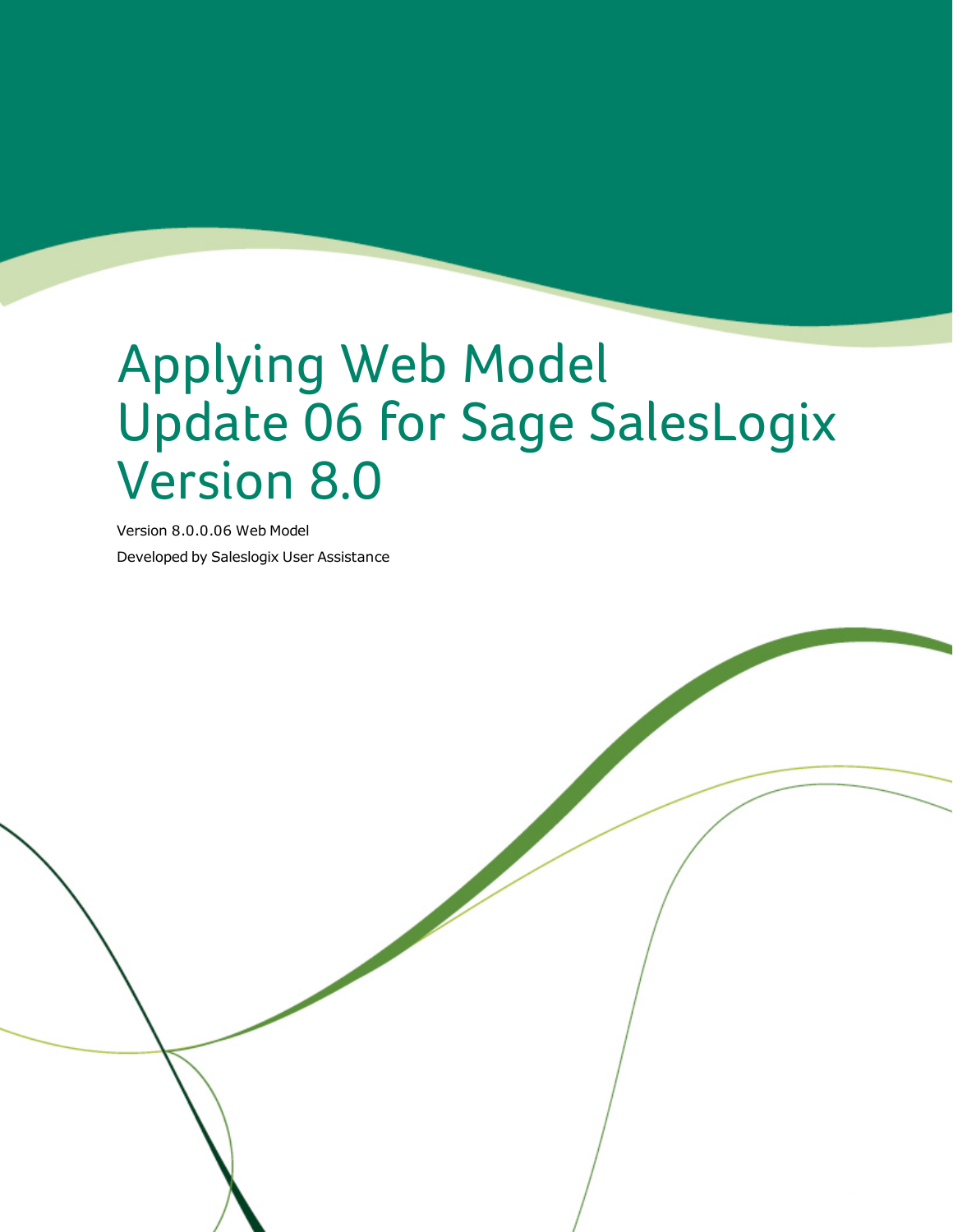# **Applying Web Model Update 06 for Sage SalesLogix v8.0**

| <b>Documentation</b><br><b>Comments</b> | This documentation was developed by Saleslogix User Assistance. For content<br>revisions, questions, or comments, contact the Saleslogix writers at<br>saleslogix.techpubs@swiftpage.com.                                                                                                                                                                                                                                                                                                                                                                                                                                                                                                                                                                           |  |
|-----------------------------------------|---------------------------------------------------------------------------------------------------------------------------------------------------------------------------------------------------------------------------------------------------------------------------------------------------------------------------------------------------------------------------------------------------------------------------------------------------------------------------------------------------------------------------------------------------------------------------------------------------------------------------------------------------------------------------------------------------------------------------------------------------------------------|--|
| <b>Address</b>                          | Saleslogix<br>8800 North Gainey Center Drive, Suite 200<br>Scottsdale, AZ 85258<br><b>USA</b>                                                                                                                                                                                                                                                                                                                                                                                                                                                                                                                                                                                                                                                                       |  |
| <b>Version</b>                          | Version 8.0.0.06 Web Model<br>2014                                                                                                                                                                                                                                                                                                                                                                                                                                                                                                                                                                                                                                                                                                                                  |  |
| Copyright                               | Copyright © 1997-2014, SalesLogix N.A, LLC. All rights reserved                                                                                                                                                                                                                                                                                                                                                                                                                                                                                                                                                                                                                                                                                                     |  |
|                                         | This product and related documentation are protected by copyright and are<br>distributed under licenses restricting their use, copying, distribution, and<br>decompilation. No part of this product or related documentation may be reproduced<br>in any form by any means without prior written authorization of Saleslogix and its<br>licensors, if any.                                                                                                                                                                                                                                                                                                                                                                                                          |  |
| <b>Trademarks</b>                       | Swiftpage, Act!, SalesLogix, and the Swiftpage product and service names mentioned<br>herein are registered trademarks or trademarks of Swiftpage ACT! LLC, or its<br>affiliated entities. All other trademarks are property of their respective owners.                                                                                                                                                                                                                                                                                                                                                                                                                                                                                                            |  |
| <b>Disclaimer</b>                       | Saleslogix has thoroughly reviewed this manual. All statements, technical<br>information, and recommendations in this manual and in any guides or related<br>documents are believed reliable, but the accuracy and completeness thereof are not<br>guaranteed or warranted, and they are not intended to be, nor should they be<br>understood to be, representations or warranties concerning the products described.<br>Saleslogix assumes no responsibility or liability for errors or inaccuracies with<br>respect to this publication or usage of information. Further, Saleslogix reserves the<br>right to make changes to the information described in this manual at any time without<br>notice and without obligation to notify any person of such changes. |  |
| <b>Technical Support</b>                | Technical Support is available to Saleslogix customers with support contracts directly<br>from Swiftpage, and to Certified Business Partners. Calls are answered during<br>business hours, Monday through Friday, excluding holidays.                                                                                                                                                                                                                                                                                                                                                                                                                                                                                                                               |  |
|                                         | Partners with a valid technical support contract and a Web access code can request<br>technical support electronically on the Partner Support Portal Web site:<br>www.saleslogix.com/partners.                                                                                                                                                                                                                                                                                                                                                                                                                                                                                                                                                                      |  |
|                                         | Customers with a valid technical support contract and a Web access code can<br>request technical support electronically on the Customer Support Portal Web site:<br>www.saleslogix.com/customers.                                                                                                                                                                                                                                                                                                                                                                                                                                                                                                                                                                   |  |
|                                         | Revisions to this book are available through both Portal Web sites. Check regularly for<br>current Saleslogix product documentation.                                                                                                                                                                                                                                                                                                                                                                                                                                                                                                                                                                                                                                |  |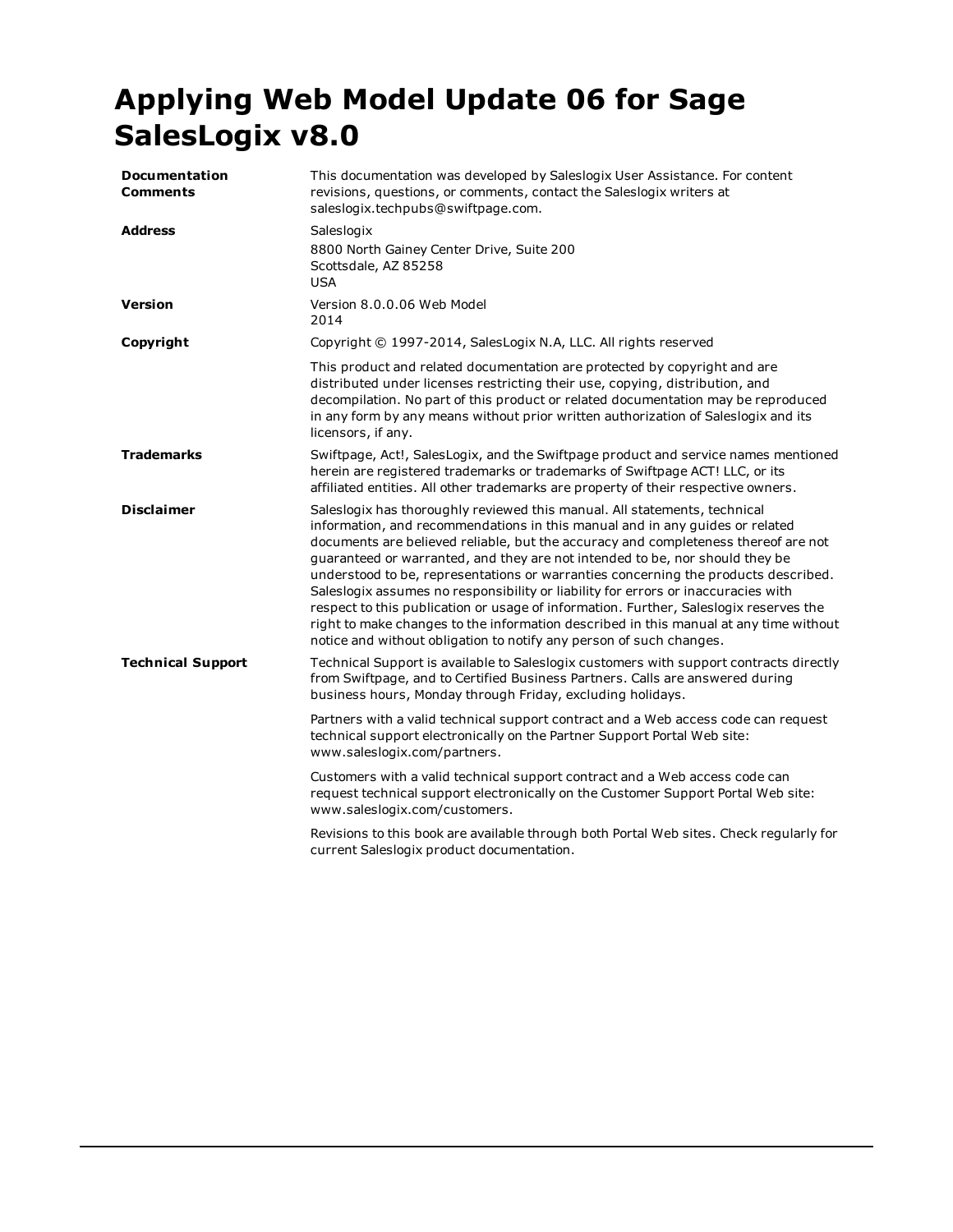# **Applying Web Model Update 06 for Sage SalesLogix Version 8.0**

This document describes Web Model Update 06 for Sage SalesLogix version 8.0.

# **Prerequisites**

The following Sage SalesLogix software must be installed before installing this update:

- Sage SalesLogix version 8.0
- Installations of Sage SalesLogix v8.0 that were upgraded from v7.5.4 require Update 00 for Sage SalesLogix version 8.0. This prerequisite does not apply to any other Sage SalesLogix installation scenario (such as an upgrade from 7.5.3 or earlier, or as a new installation of 8.0).
- . Web Core Update 06 for Sage SalesLogix version 8.0.
- <sup>l</sup> A supported version of Microsoft .NET [Framework](http://www.microsoft.com/en-us/download/details.aspx?id=30653) must be installed on the Web Host server in order to support [Internet](http://www.microsoft.com/en-us/download/details.aspx?id=30653) Explorer 10.
	- <sup>l</sup> Microsoft .NET Framework v4.5.1 [\(recommended\)](http://www.microsoft.com/en-us/download/details.aspx?id=30653) This version of .NET Framework will run [concurrently](http://www.microsoft.com/en-us/download/details.aspx?id=30653) with versions 3.5 and earlier, but will replace .NET [Framework](http://www.microsoft.com/en-us/download/details.aspx?id=30653) versions 4.0 and 4.5. Microsoft .NET Framework 4.5.1 can be downloaded from the Microsoft [site:http://www.microsoft.com/en](http://www.microsoft.com/en-us/download/details.aspx?id=30653)[us/download/details.aspx?id=41641](http://www.microsoft.com/en-us/download/details.aspx?id=30653)
		- This link was valid at the time this document was distributed, however the location may have changed. If this link is no longer valid, search the http://www.microsoft.com site for ".NET Framework 4.5.1" for the correct location.
	- Microsoft .NET Framework  $v3.5.1$  If your environment does not support Microsoft .NET Framework v4.5.1, then you must apply two Microsoft hot fixes to support Internet Explorer 10. These hot fixes can be downloaded from: http://support.microsoft.com/kb/2600100 http://support.microsoft.com/kb/2608565
		- These links were valid at the time this document was distributed, however the locations may have changed. If these links are no longer valid, search the http://www.microsoft.com site for "KB2600100" and "KB2608565"



Do not install Web Model Update 06 for Sage SalesLogix 8.0 on any other Sage SalesLogix version.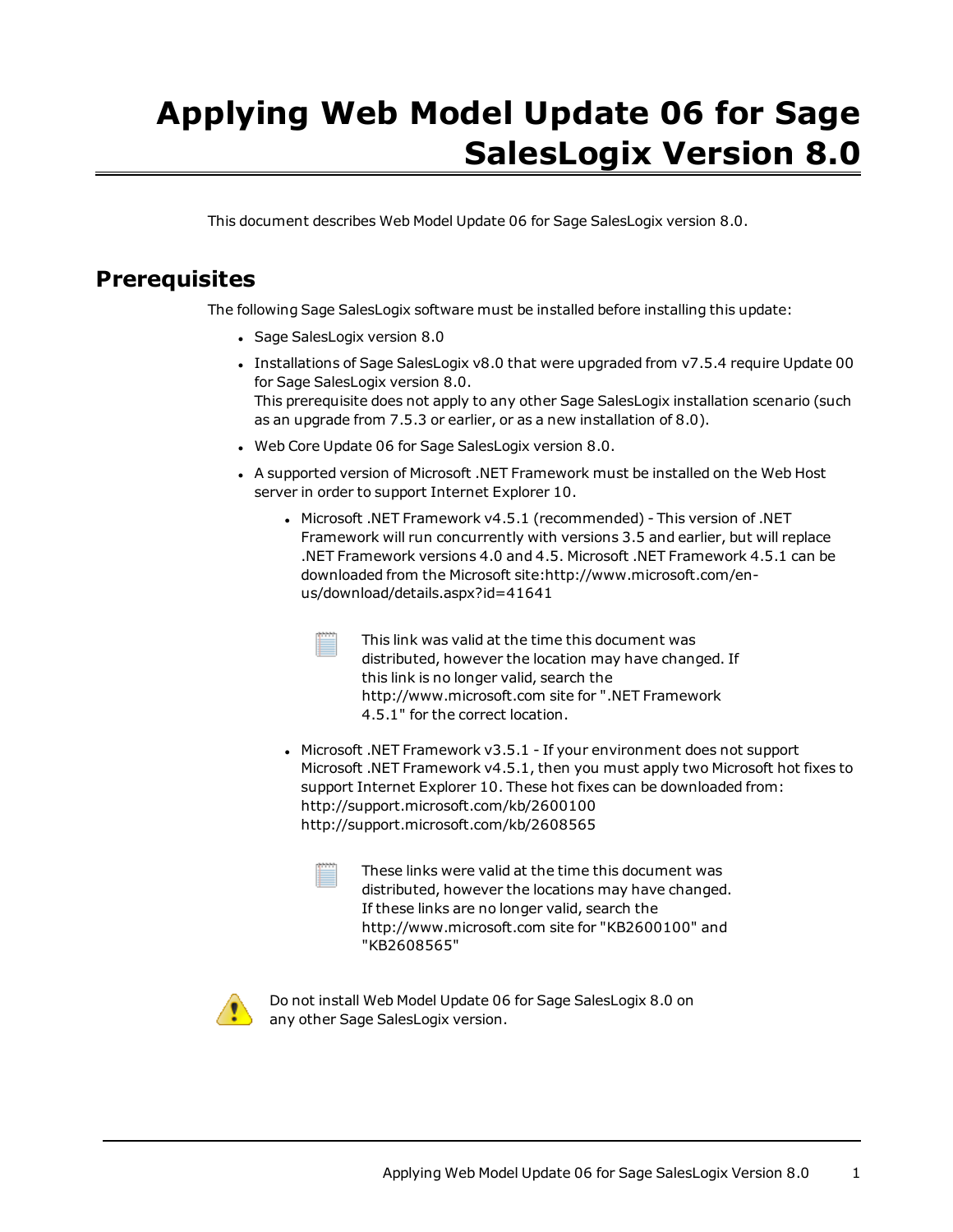Sage SalesLogix v8.0 can be installed on Microsoft Windows 8 and 2012, however some additional installation steps are required. See *Installing Sage SalesLogix on Microsoft Windows 8, Windows Server 2012 and Internet Explorer 10* for detailed steps.

## **Issues Fixed in This Update**

Web Model Update 06 for Sage SalesLogix version 8.0 addresses the following issues:

All defect descriptions apply to the Sage SalesLogix Web Client unless the defect description specifically states otherwise.

| <b>Defect</b> | <b>Description</b>                                                                                                                                                                                                                        |
|---------------|-------------------------------------------------------------------------------------------------------------------------------------------------------------------------------------------------------------------------------------------|
| 13091783      | When certain elements are added to templates, the following error<br>occurs during a Mail Merge, "The Mail Merge Engine encountered an<br>error and cannot continue. There was an error in OnRequestFormat<br>(fmtOwner)".                |
| 13092994      | The SData Order By command should support using the sort order as<br>specified in the Calculated Field table.                                                                                                                             |
| 13093126      | In the Dashboard Bar Chart Widget records equal to the beginning or<br>ending value of a range are included in two ranges. For example, an<br>opportunity with a probability of 25% is included in the bar for 1-25%<br>and $25% - 50%$ . |
| 13093448      | When a timeless activity is exported to Excel the start time is adjusted<br>based on the time zone.                                                                                                                                       |
| 13094164      | When installing Desktop Integration using IE10, the message "The<br>signature of SlxDesktopIntegrationSetup.exe is corrupt or<br>invalid" displays.                                                                                       |
| 13094209      | If Desktop Manager Integration is installed, Internet Explorer versions 9<br>and 10 stops working when navigating between browser tabs.                                                                                                   |
| 14094523      | Receive Web Client error after removing, and then re-adding, contact's<br>first and last names in the Edit Names dialog box.                                                                                                              |

This update addresses the following Accounting Integration issues:

| <b>Defect</b> | <b>Description</b>                                                                                                                                                                                                    |
|---------------|-----------------------------------------------------------------------------------------------------------------------------------------------------------------------------------------------------------------------|
| 13093605      | In an IE 9 or IE 10 environment, Account Sales Orders do not display<br>when there are more 10 records to display. The record count displays in<br>the header correctly, but none of the records display in the grid. |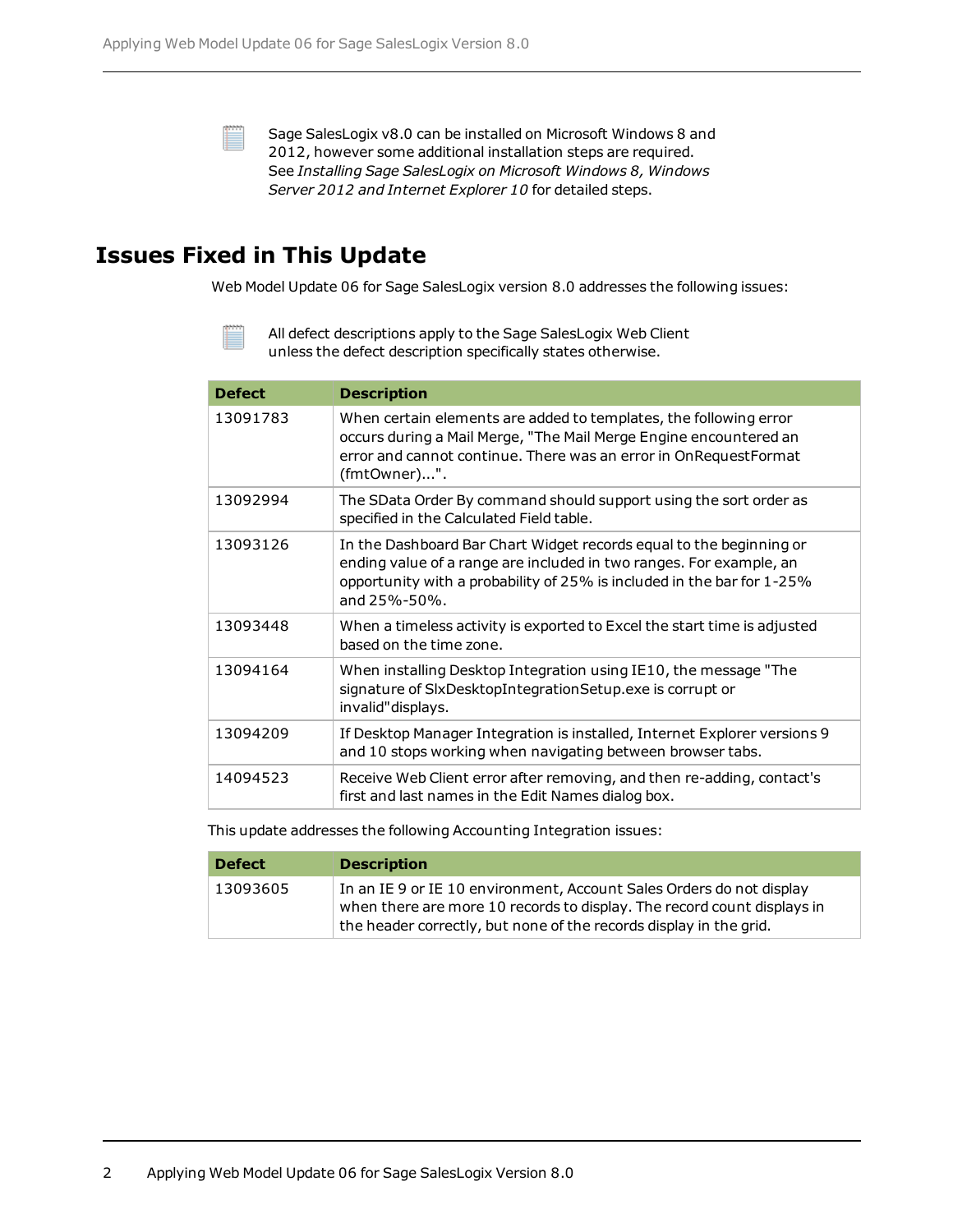#### **Previously Fixed Issues**

Web Model Updates are cumulative, so Web Model Update 06 for Sage SalesLogix 8.0 contains fixes released in previous updates.

There was not a Web Model Update 05 for Sage SalesLogix 8.0.

Web Model Update 04 for Sage SalesLogix version 8.0 addresses the following issues:

All defect descriptions apply to the Sage SalesLogix Web Client unless the defect description specifically states otherwise.

| <b>Defect</b> | <b>Description</b>                                                                                                                                                                                        |  |  |  |
|---------------|-----------------------------------------------------------------------------------------------------------------------------------------------------------------------------------------------------------|--|--|--|
| 1-80803       | When emailing ticket details, the ticket received time does not account<br>for GMT offset.                                                                                                                |  |  |  |
| 12088756      | When first opening a form that has more than one multitab control, only<br>controls/data in the first multitab control display.                                                                           |  |  |  |
| 12091193      | There are untranslatable strings on the popup menu list in calendar.                                                                                                                                      |  |  |  |
| 13091197      | The Display Name in the Setup Accounting Integration form needs to be<br>placed under the password field.                                                                                                 |  |  |  |
| 13091473      | When on a detail form and moving from record to record, multitab<br>controls do not render correctly.                                                                                                     |  |  |  |
| 13091506      | Emails that are "dragged and dropped" do not display in the Ticket<br>Activity tab.                                                                                                                       |  |  |  |
| 13091855      | When using a Web filter with a corresponding field data type of Yes/No,<br>an "Invalid column name 'N'" error displays.                                                                                   |  |  |  |
| 13091933      | In the Job Service API, provide a simple method to trigger and query jobs<br>from an entity event or business rule.                                                                                       |  |  |  |
| 13091940      | SData - custom properties should appear under the payload for<br>Attachments and Activities.                                                                                                              |  |  |  |
| 13092086      | The Product Package Kit View references a "QUANTITY" column, but the<br>view is missing from the "PRODPACKAGEKITVIEW" view in SQL.                                                                        |  |  |  |
| 13092174      | Users cannot get to the change password screen when 'Force user to<br>change default password' is in effect.                                                                                              |  |  |  |
| 13092188      | The address type and primary values need to be added to the<br>MergeConfiguration.xml file.                                                                                                               |  |  |  |
| 13092255      | The Account Subtype picklist does not refresh after the Type picklist has<br>been changed unless the user clicks several times, and if the subtype<br>does not have any items, the list is never cleared. |  |  |  |
| 13092326      | SLXDesktopManager.exe is not translating into German after installing<br>Web Model 02 or Web Model 03,                                                                                                    |  |  |  |
| 13092332      | Adds OAuth support for integrations.                                                                                                                                                                      |  |  |  |
| 13092345      | Attempting to access online help on the Insert Defect & Insert Sales<br>Order dialogs results in a 404 error.                                                                                             |  |  |  |
| 13092362      | Creates the Scopes tab for Integrations.                                                                                                                                                                  |  |  |  |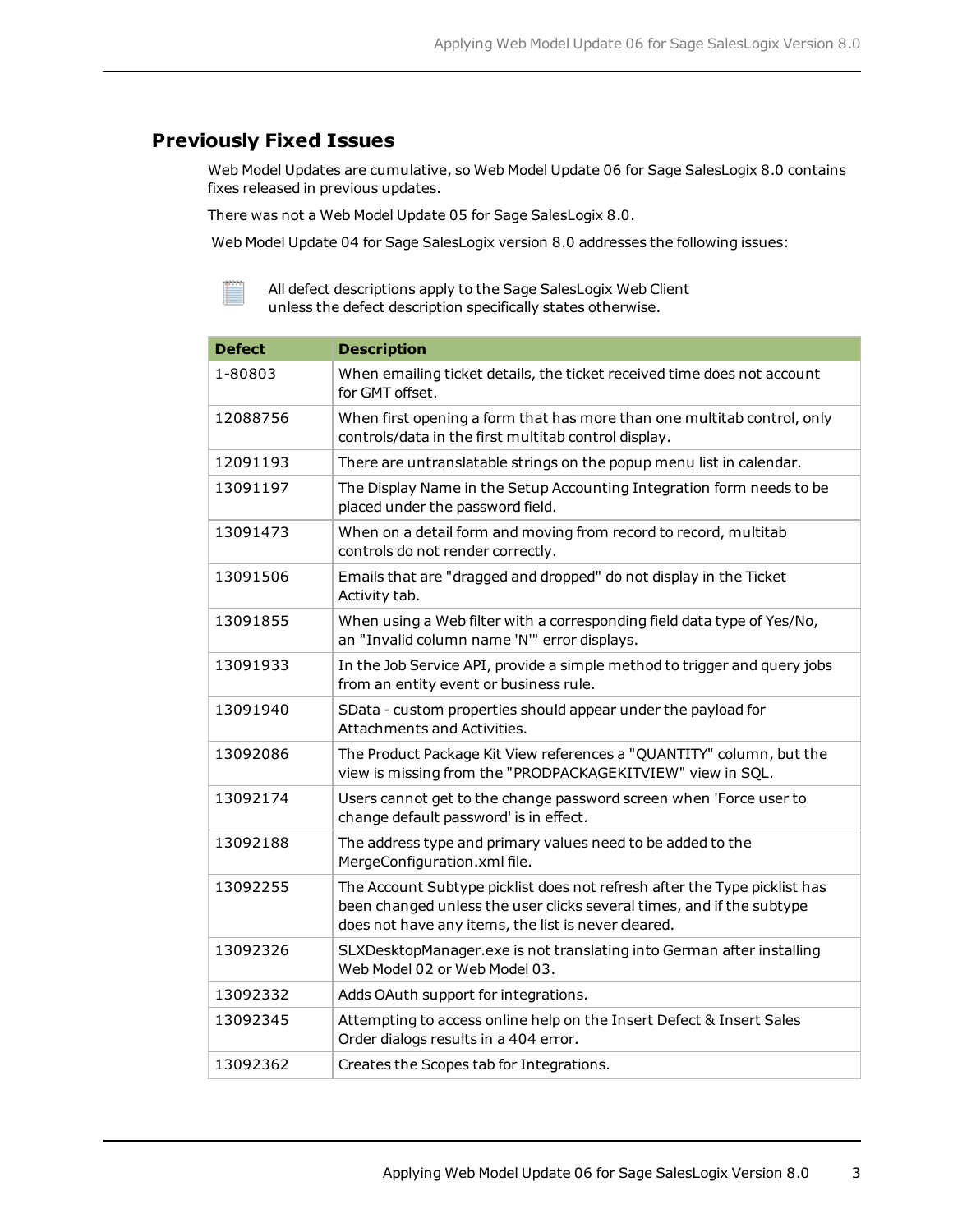F

| <b>Defect</b> | <b>Description</b>                                                                             |  |  |  |
|---------------|------------------------------------------------------------------------------------------------|--|--|--|
| 13092364      | Creates the Integrations Links tab.                                                            |  |  |  |
| 13092365      | Creates the Integrations Resource tab/schema.                                                  |  |  |  |
| 13092367      | Creates the Integration Details view/schema.                                                   |  |  |  |
| 13092444      | Creates the Sync History tab view for the Sync Job entity.                                     |  |  |  |
| 13092445      | Creates the Integration tab for the User detail view.                                          |  |  |  |
| 13092447      | Creates secured actions for all integrations entry points: NavBar items,<br>Actions items etc. |  |  |  |
| 13092936      | The Link to Account Link or Create an Account dialog is missing the<br>search option.          |  |  |  |

Web Model Update 03 for Sage SalesLogix version 8.0 addresses the following issues:

All defect descriptions apply to the Sage SalesLogix Web Client unless the defect description specifically states otherwise.

| <b>Defect</b> | <b>Description</b>                                                                                                                                                                                                                                                                                      |  |
|---------------|---------------------------------------------------------------------------------------------------------------------------------------------------------------------------------------------------------------------------------------------------------------------------------------------------------|--|
| 12089796      | When a ticket activity is created by punching in to a ticket, the ticket<br>activity does not display on the Ticket Timeline.                                                                                                                                                                           |  |
| 12091117      | Cannot create an SData picklist.                                                                                                                                                                                                                                                                        |  |
| 13091509      | After installing a bundle with Activities list viewer smartpart, the<br>deployment error 'An item with the same key has already been added'<br>displays.                                                                                                                                                |  |
| 13091540      | Firefox: A new Opportunity is created after selecting Closed-Won or<br>Closed-Lost on an existing opportunity.                                                                                                                                                                                          |  |
| 13091543      | Opportunities is misspelled in the Update Contact Options dialog window.                                                                                                                                                                                                                                |  |
| 13091566      | Opportunity Snapshot uses wrong picklist.                                                                                                                                                                                                                                                               |  |
| 13091572      | Export to File causes a harmless exception and should be modified so as<br>not to display the exception error.                                                                                                                                                                                          |  |
| 13091610      | Error running a custom report.                                                                                                                                                                                                                                                                          |  |
| 13091641      | In the Lead Conversion view, clicking Add Contact next to a matched<br>account returns the error "The statement has been terminated. :<br>Cannot insert the value NULL into column 'LEADSOURCEID', table<br>'SalesLogix_Eval.sysdba.CONTACT_LEADSOURCE'; column does not<br>allow nulls. INSERT fails." |  |
| 13091661      | Prevent input of bad characters in Query Builder conditions.                                                                                                                                                                                                                                            |  |
| 13091689      | Users are periodically getting logged out of the Web Client.                                                                                                                                                                                                                                            |  |
| 13091762      | Implement a Web sticky session cookie.                                                                                                                                                                                                                                                                  |  |
| 13091785      | When sending a ticket email with over 2000 characters in the<br>description or resolution field, the error "The data area passed to a<br>system call is too small" displays.                                                                                                                            |  |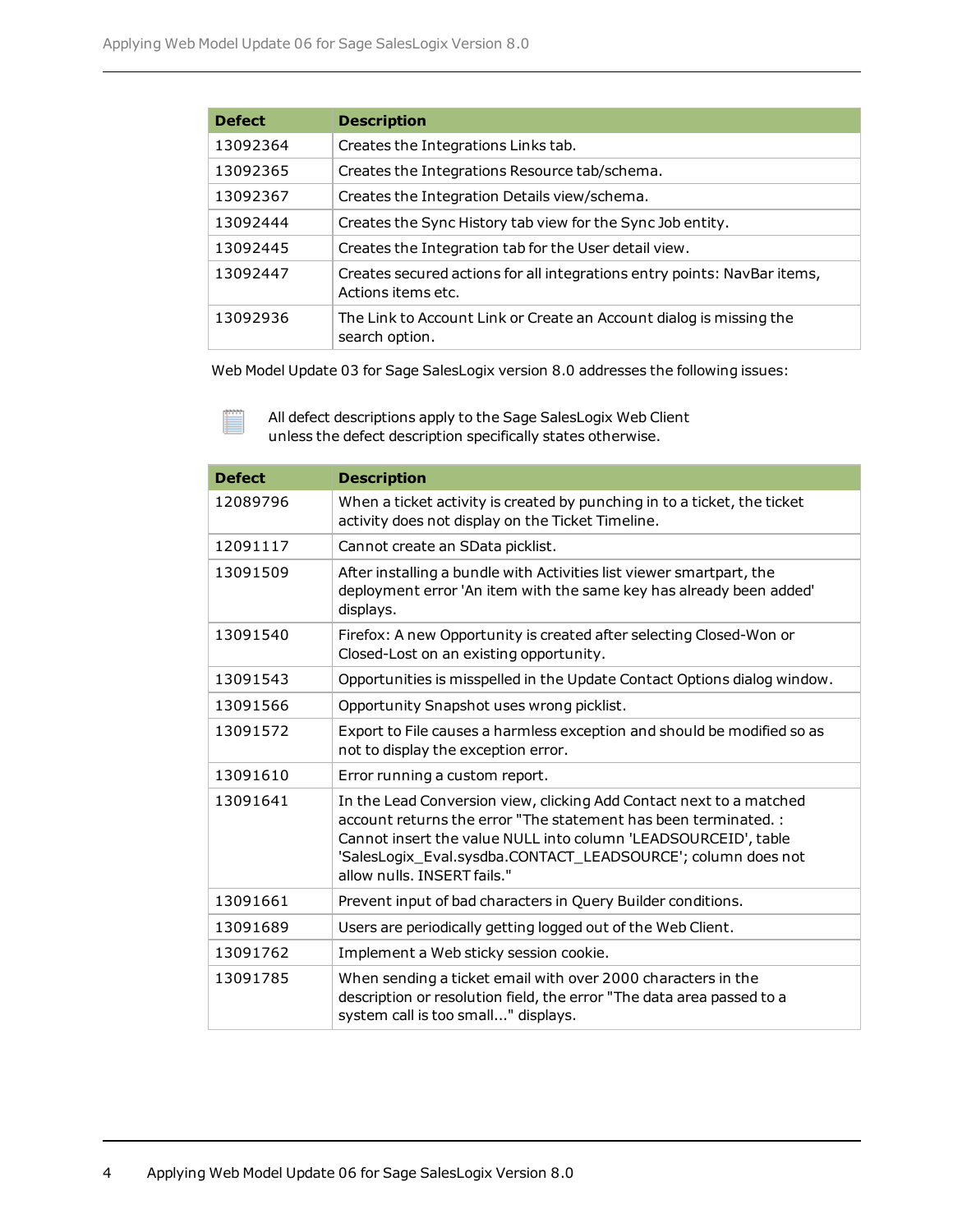| <b>Defect</b> | <b>Description</b>                                                                                                                                            |
|---------------|---------------------------------------------------------------------------------------------------------------------------------------------------------------|
| 13091829      | Desktop Integration install from drive instead of the browser adds an<br>additional add-on in IE called Sage SalesLogix Desktop Integration<br>Module Helper. |
| 13091885      | IE10: When attempting to complete a Sales Process set, it never<br>completes and the server request times out.                                                |
| 13092060      | When attempting search for duplicate lead records, the error<br>"ProgressData.ProcessCompleted is null or not an object" displays.                            |

Web Model Update 02 for Sage SalesLogix version 8.0 addresses the following issues:

All defect descriptions apply to the Sage SalesLogix Web Client unless the defect description specifically states otherwise.

| <b>Defect</b> | <b>Description</b>                                                                                                                                                                                                                                                                                          |  |  |  |
|---------------|-------------------------------------------------------------------------------------------------------------------------------------------------------------------------------------------------------------------------------------------------------------------------------------------------------------|--|--|--|
| 1-69411       | Using "GETDATE()" or the":Date" literal value as a condition for a group in<br>the Web Client Query Builder causes errors.                                                                                                                                                                                  |  |  |  |
| 1-80726       | Opportunity sales process tab does not always save user selections when<br>selecting step check boxes.                                                                                                                                                                                                      |  |  |  |
| 12087165      | A sales process with a large number of steps may experience delays when<br>completing steps in the Web Client.                                                                                                                                                                                              |  |  |  |
| 12090585      | The fields on the view of the Literature Request screen in Literature<br>Request Management should be read only and not allow a user to modify<br>them while in the screen in a localized client.                                                                                                           |  |  |  |
| 12090894      | Unable to login to Web Client, receive the error "We're sorry, your request<br>could not be completed."                                                                                                                                                                                                     |  |  |  |
| 12091104      | When creating a new account, in the Lead Source Lookup, the Type and<br>Description options not translated in a localized client.                                                                                                                                                                           |  |  |  |
| 12091135      | MessagingService unhandled exception when testing a large Cloud image.                                                                                                                                                                                                                                      |  |  |  |
| 12091156      | When opening the Web Client Activities List view Confirmations tab, the<br>following error displays: "The following SData diagnosis occurred:<br>Description=Operation failed. Message=Requested value 'completed' was<br>not found. HTTP status: Internal Server Error (500) SalesLogix Error ID<br>XXXX". |  |  |  |
| 12091190      | Provide proxy server configuration settings for Desktop Manager with<br>authentication options.                                                                                                                                                                                                             |  |  |  |
| 13091287      | IE10 only: When the user clicks on the splitter bar of the detail view, the<br>detail view blanks out until the user releases the splitter bar.                                                                                                                                                             |  |  |  |
| 13091324      | The Web Client using Windows Authentication consumes a concurrent<br>license when a user views the login screen, but does not log on.                                                                                                                                                                       |  |  |  |
| 13091352      | Performing a lookup on a detail view multiple times after saving<br>changes, prevents the group from loading on the list view. A spinning<br>image displays.                                                                                                                                                |  |  |  |

Ë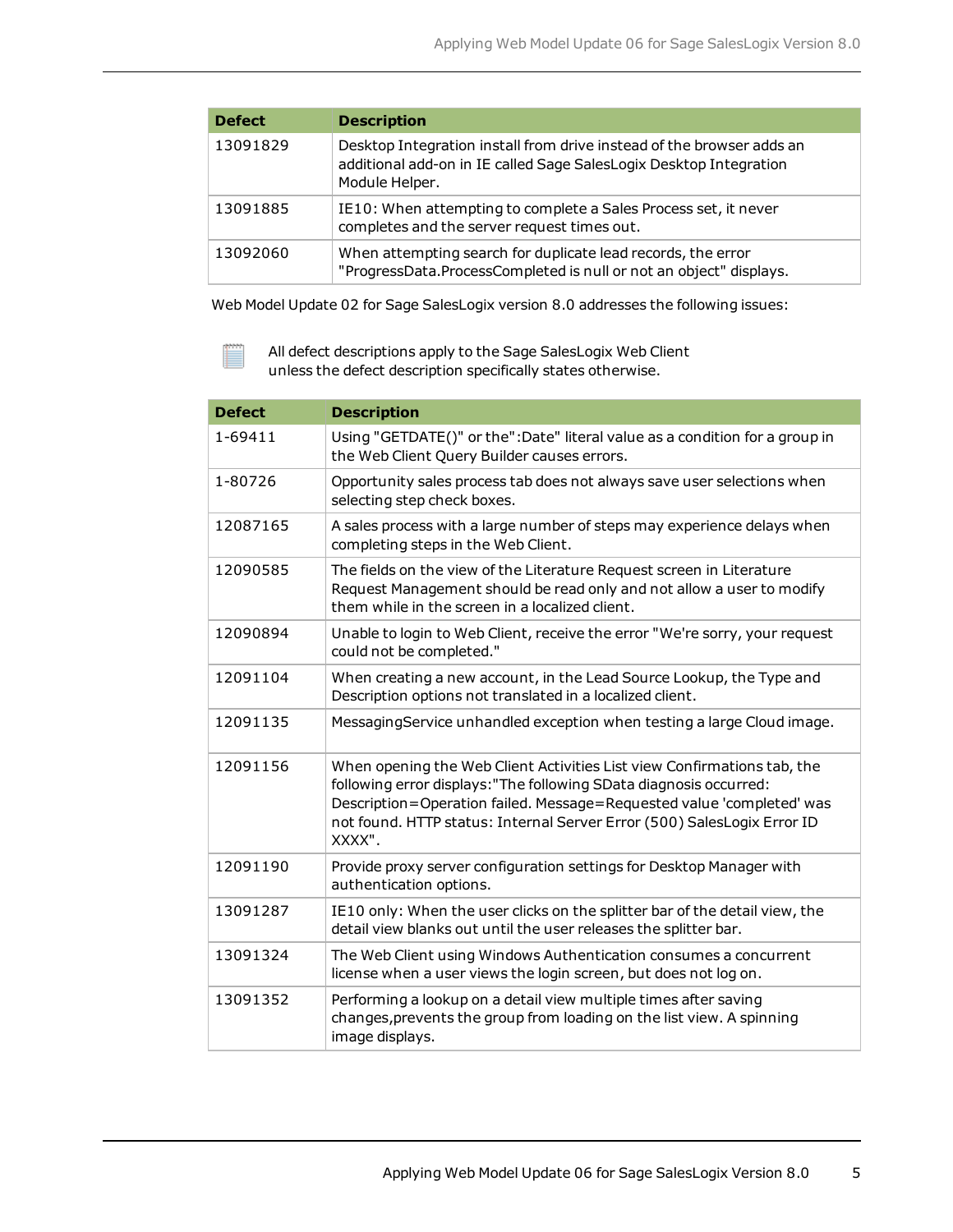| <b>Defect</b> | <b>Description</b>                                                                                                                                                                                                                                                         |  |  |  |
|---------------|----------------------------------------------------------------------------------------------------------------------------------------------------------------------------------------------------------------------------------------------------------------------------|--|--|--|
| 13091381      | In the Web Client Options General tab, the Fax Provider drop down arrow<br>appears differently in IE10 and FF10 on Windows 8.                                                                                                                                              |  |  |  |
| 13091395      | In Windows Server 2012, the system administrator has set policies that<br>prevent installing Desktop Integration.                                                                                                                                                          |  |  |  |
| 13091427      | On the Account Detail view Account Timeline tab, wrapped timeline text<br>touches the next record when using the browser IE10.                                                                                                                                             |  |  |  |
| 13091476      | Change the role security message from "Sorry you do not have access to<br>the select page" to "Sorry you do not have access to this page".                                                                                                                                 |  |  |  |
| 13091503      | The async postback error handler may redirect to the Login page during<br>an Ajax request.                                                                                                                                                                                 |  |  |  |
| 13091519      | When Windows Authentication is configured, the redirect on error to<br>"Login.aspx" should call the logoff handler instead.                                                                                                                                                |  |  |  |
| 13091521      | There is a threading issue in the UserOptionsService that throws an<br>exception error when the USERID is null or empty.                                                                                                                                                   |  |  |  |
| 13091531      | Login.aspx should not abandon newly created sessions only to have them<br>recreated on postback.                                                                                                                                                                           |  |  |  |
| 13091532      | The ChangePassword.aspx should not assume that the HTTP cache<br>contains a "changePasswordError" key (NullReferenceException).                                                                                                                                            |  |  |  |
| 13091533      | If unable to detect the client's time zone in Login. master, there should be<br>a warning not an error.                                                                                                                                                                    |  |  |  |
| 13091547      | In the InsertAccountContact view, the SelectAccountAddress action<br>causes a System.ComponentModel.DataAnnotations.ValidationException<br>instead of a Sage.Platform.Application.ValidationException, which causes<br>a 576 error to be sent back instead of a 578 error. |  |  |  |
| 13091549      | The Sage.Common.Syndication.DiagnosesException - Unable to locate a<br>handler to process the request 'slx/dynamic/-/attachments/\$template'<br>error displays.                                                                                                            |  |  |  |

Web Model Update 02 for Sage SalesLogix version 8.0 addresses the following Accounting Integration issue:

| <b>Defect</b> | <b>Description</b>                                                                                                                                                                                                                          |
|---------------|---------------------------------------------------------------------------------------------------------------------------------------------------------------------------------------------------------------------------------------------|
| 12091154      | If an X3 end point is not accessible and a user attempts to link a SLX<br>account, a message appears. Please specify a valid end point before<br>continuing. Any attempt to select cancel from the same form generates<br>the same message. |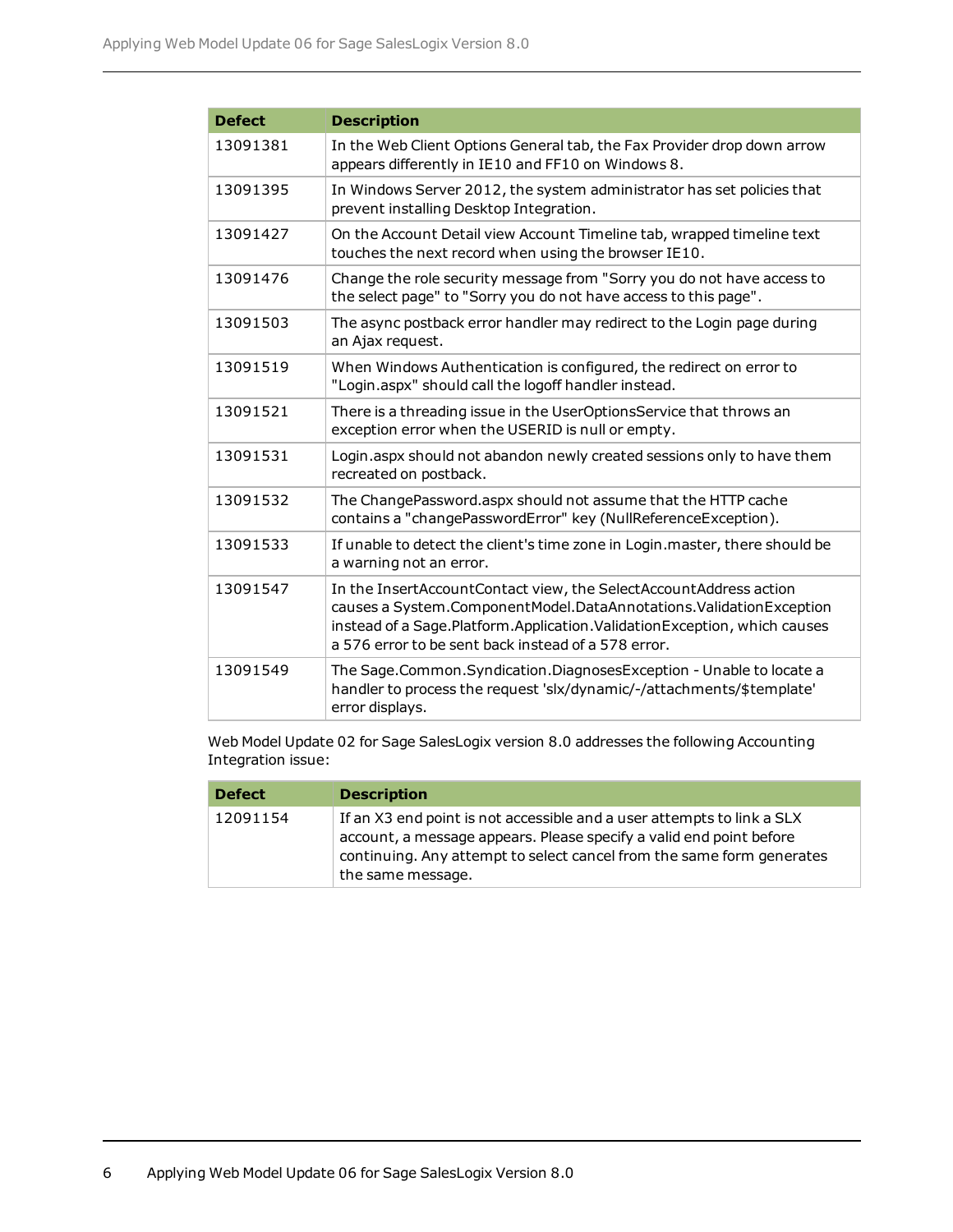Web Model Update 01 for Sage SalesLogix version 8.0 addresses the following issues:

All defect descriptions apply to the Sage SalesLogix Web Client unless the defect description specifically states otherwise.

| <b>Defect</b> | <b>Description</b>                                                                                                                                                                                                                             |  |  |  |
|---------------|------------------------------------------------------------------------------------------------------------------------------------------------------------------------------------------------------------------------------------------------|--|--|--|
| 12090452      | Opportunity/Sales Order Product Price Level does not display correctly<br>when the record is saved.                                                                                                                                            |  |  |  |
| 12090454      | On an Opportunity or Sales Order, in the Products grid with two or more<br>products, editing the Price Level of one product and clicking within the<br>Price Level field of the second causes the field to go blank for the second<br>product. |  |  |  |
| 12090805      | When a Product with a Price $= 0$ is edited and the Adj Price field is given a<br>value, adding a Discount reverts the Adj Price to zero.                                                                                                      |  |  |  |
| 12090962      | Updating a list of over 4500 Target's status to "Responded" causes a<br>server timeout error.                                                                                                                                                  |  |  |  |
| 12091052      | Conditions do not save correctly when editing groups.                                                                                                                                                                                          |  |  |  |
| 12091214      | The SData Client Library is unable to extrapolate the correct error<br>message because unhandled exceptions are sent in an unexpected<br>format.                                                                                               |  |  |  |
| 13091229      | Changing the sort order for a group is not saved correctly.                                                                                                                                                                                    |  |  |  |
| 13091300      | The code snippet action associated with the Save button performs<br>unnecessary actions.                                                                                                                                                       |  |  |  |
| 13091301      | When selecting a different account in the "Look for Matching<br>Records" Smart Parts, the account is added after account validation, but<br>before contact validation.                                                                         |  |  |  |

### **File Information**

This update may include pdb files which are not listed in the following table. These files are included to provide additional logging information for troubleshooting purposes.

| <b>File Name</b>                                        | <b>File Contents</b>                   | <b>File</b><br><b>Version</b> |
|---------------------------------------------------------|----------------------------------------|-------------------------------|
| SLX_v800_<br>Web<br>Model<br>Update_<br>06.zip          | SLX v8.0.0 VFS Web Model Update 06.zip |                               |
| $SLX$ v $8.0.0$<br>VFS Web<br>Model<br>Update<br>06.zip | Account_Accounting_Sales_Orders.htm    |                               |
|                                                         | Account_Invoices_Tab.htm               |                               |
|                                                         | AccountDetails.main.quickform.xml      |                               |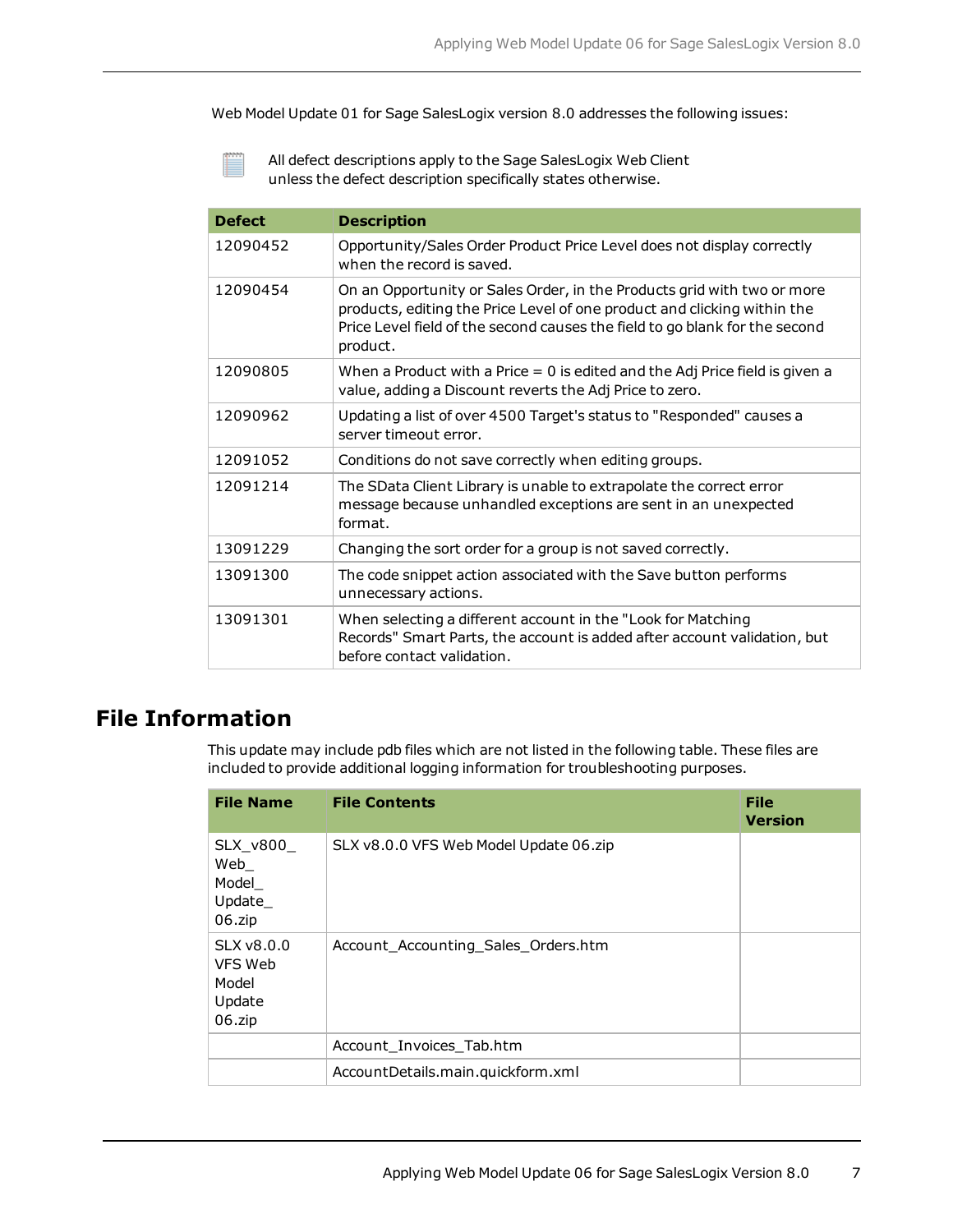| <b>File Name</b> | <b>File Contents</b>                                     | <b>File</b><br><b>Version</b> |
|------------------|----------------------------------------------------------|-------------------------------|
|                  | AccountDetails.main.quickform.xml.de.resx                |                               |
|                  | AccountDetails.main.quickform.xml.fr.resx                |                               |
|                  | AccountDetails.main.quickform.xml.it.resx                |                               |
|                  | AccountDetails.main.quickform.xml.resx                   |                               |
|                  | AccountDetails.main.quickform.xml.ru.resx                |                               |
|                  | Accounting_Integration_Troubleshoot_Sync_<br>Service.htm |                               |
|                  | Accounting_Systems_Tab.htm                               |                               |
|                  | AccountingTasksTasklet.ascx.cs                           |                               |
|                  | ActivityResourceView.ACTIVITYRESOURCEVIEW.               |                               |
|                  | entity.xml                                               |                               |
|                  | Add_Other_Users_to_the_Calendar_Activity_List.htm        |                               |
|                  | AddEditAccountingSystem.cmdOK<br>OnClick.method.xml      |                               |
|                  | AddEditAccountingSystem.smartpart.xml                    |                               |
|                  | AddEditAccountingSystem.smartpart.xml.resx               |                               |
|                  | AddEditLink.main.quickform.xml                           |                               |
|                  | AddEditLink.main.quickform.xml.resx                      |                               |
|                  | AddEditLink.smartpart.xml                                |                               |
|                  | AddEditLink.smartpart.xml.resx                           |                               |
|                  | AddEditProviderScope.main.quickform.xml                  |                               |
|                  | AddEditProviderScope.main.quickform.xml.resx             |                               |
|                  | Alias.xml                                                |                               |
|                  | AppIdMapping.SyncDigest.0a6196bf58d74de38                |                               |
|                  | fd01ac37c9cfe0f.relationship.xml                         |                               |
|                  | appSettings.config                                       |                               |
|                  | AuthorizationServiceViewControllerBase.cs                |                               |
|                  | Authorize_Services.htm                                   |                               |
|                  | AuthorizeService.ascx                                    |                               |
|                  | AuthorizeService.ascx.cs                                 |                               |
|                  | AuthorizeService.ascx.resx                               |                               |
|                  | AuthorizeService.smartpart.xml                           |                               |
|                  | AuthorizeService.smartpart.xml.resx                      |                               |
|                  | Authorizing_Google_Integration.htm                       |                               |
|                  | AuthType.filter.xml                                      |                               |
|                  | base.master                                              |                               |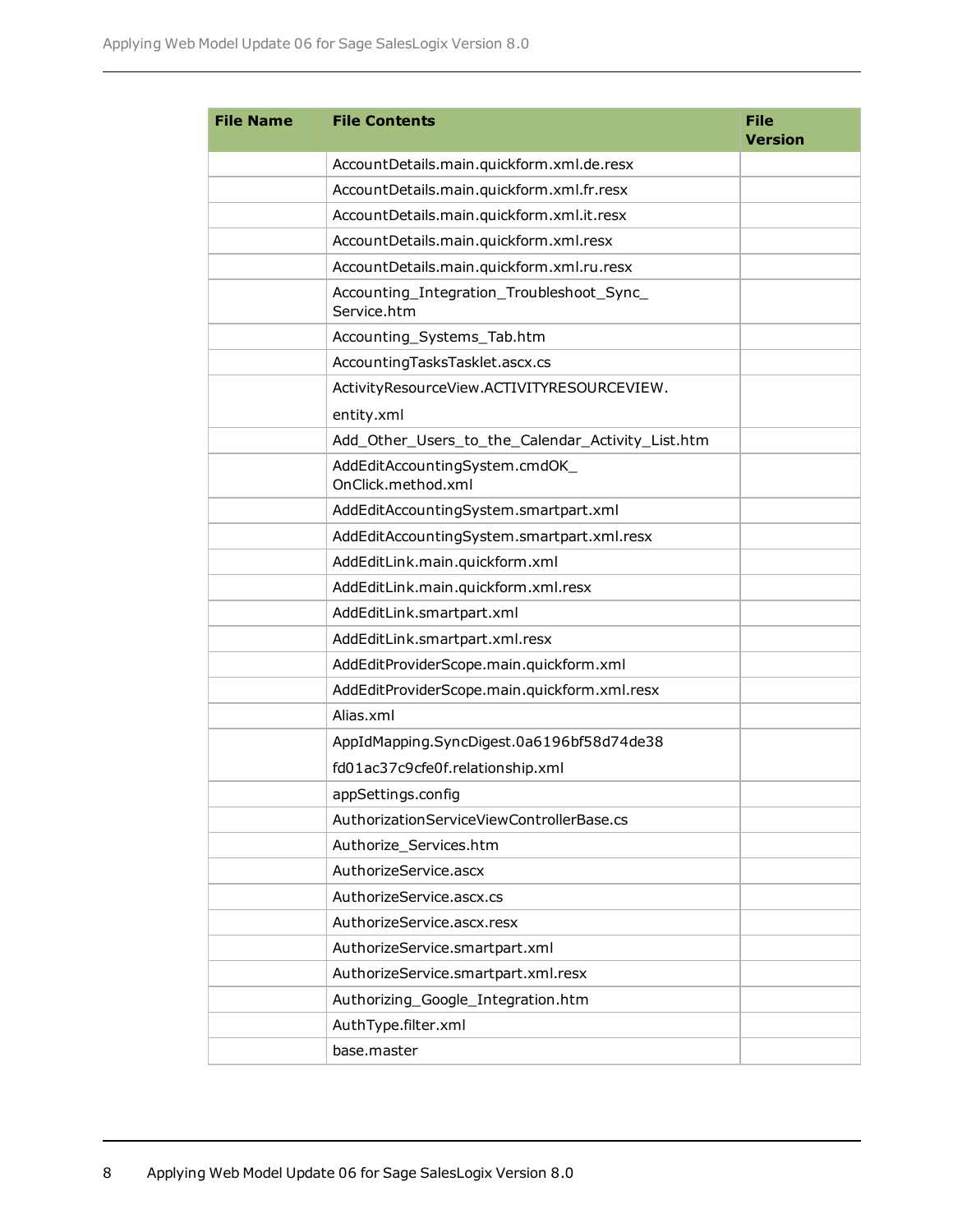| <b>File Name</b> | <b>File Contents</b>                                                              | <b>File</b><br><b>Version</b> |
|------------------|-----------------------------------------------------------------------------------|-------------------------------|
|                  | browseField.js                                                                    |                               |
|                  | bundleData.xml                                                                    |                               |
|                  | CampaignTargetsView.CAMPAIGNTARGETSVIEW.<br>entity.xml                            |                               |
|                  | ChangePassword.aspx.cs                                                            |                               |
|                  | claro.css                                                                         |                               |
|                  | CommonTasksTasklet.ascx                                                           |                               |
|                  | CommonTasksTasklet.ascx.cs                                                        |                               |
|                  | Configuring_Google_Mail_Integration.htm                                           |                               |
|                  | Configuring_Google_Sync.htm                                                       |                               |
|                  | ConfiguringAccountingIntegration.htm                                              |                               |
|                  | ConfiguringAcctIntSyncSvc.htm                                                     |                               |
|                  | ConfiguringtIntSyncSvc.htm                                                        |                               |
|                  | Contact.ERPEmailAddress.<br>e1959defb09a48518d856024a455e533.<br>relationship.xml |                               |
|                  | Contact.ERPPhoneNumber.f55dcc89e84f46819                                          |                               |
|                  | 5419c00ee5cd7ac.relationship.xml                                                  |                               |
|                  | ContactDetails.main.quickform.xml                                                 |                               |
|                  | ContactDetails.main.quickform.xml.de.resx                                         |                               |
|                  | ContactDetails.main.quickform.xml.fr.resx                                         |                               |
|                  | ContactDetails.main.quickform.xml.it.resx                                         |                               |
|                  | ContactDetails.main.quickform.resx                                                |                               |
|                  | ContactDetails.main.quickform.ru.resx                                             |                               |
|                  | ContactSyncView.CONTACTSYNCVIEW.entity.xml                                        |                               |
|                  | contextIntegration.contextmenu.xml                                                |                               |
|                  | contextIntegration.contextmenu.xml.resx                                           |                               |
|                  | contextIntegrationLinks.contextmenu.xml                                           |                               |
|                  | contextIntegrationLinks.contextmenu.xml.resx                                      |                               |
|                  | CopyNewContact.ascx.cs                                                            |                               |
|                  | dashboard.master                                                                  |                               |
|                  | DeDupProgress_ClientScript.js                                                     |                               |
|                  | Default-Class-SalesLogix.Class.codetemplate.xml                                   |                               |
|                  | Default-SData-SalesLogix.sdata.codetemplate.xml                                   |                               |
|                  | EmailDetails.main.quickform.xml                                                   |                               |
|                  | EmailDetails.main.quickform.xml.resx                                              |                               |
|                  | emailloghistory.htm                                                               |                               |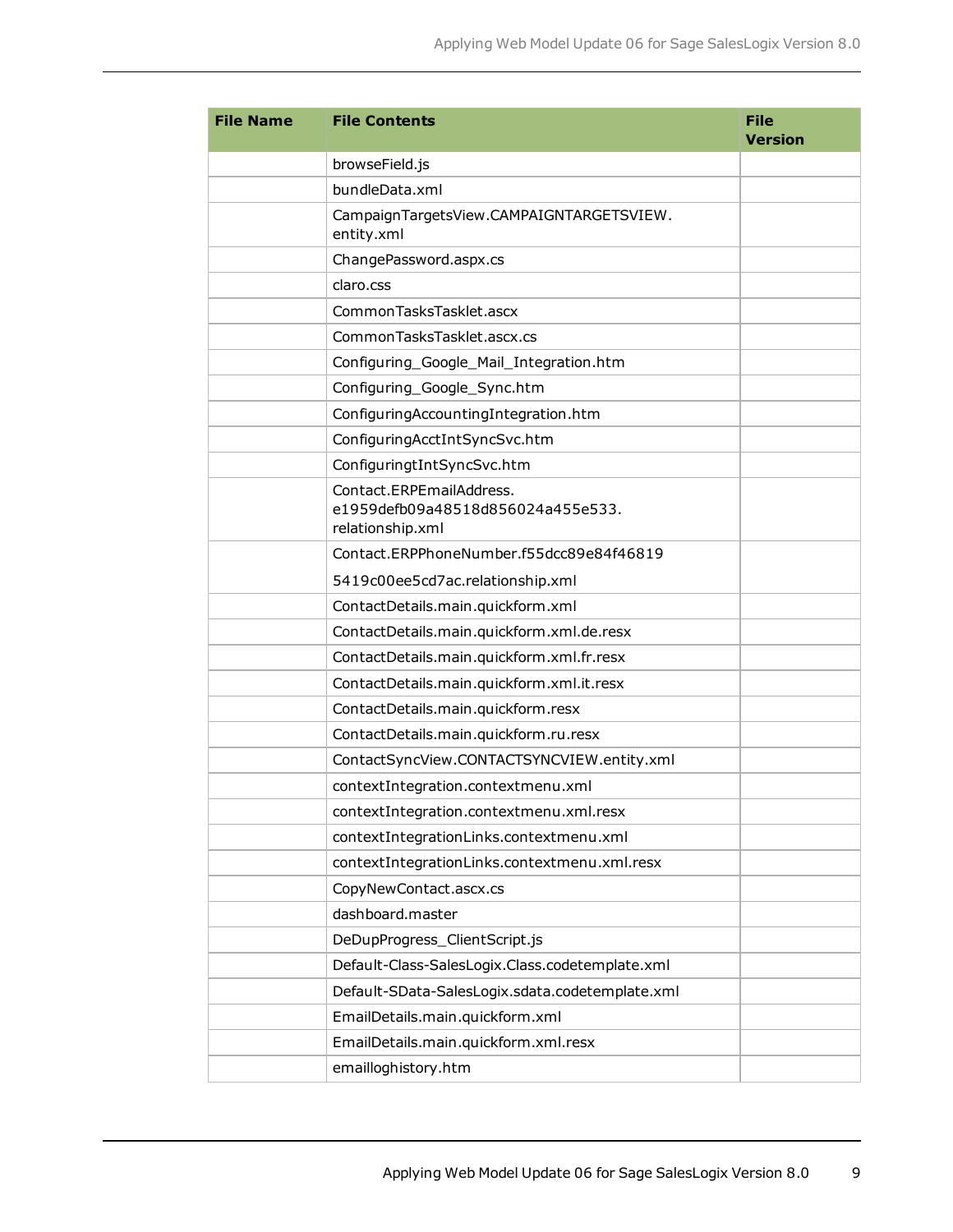| <b>File Name</b> | <b>File Contents</b>                        | <b>File</b><br><b>Version</b> |
|------------------|---------------------------------------------|-------------------------------|
|                  | EndPoint.filter.xml                         |                               |
|                  | EndTime.filter.xml                          |                               |
|                  | Filters.js                                  |                               |
|                  | FindSchemaDifferences.htm                   |                               |
|                  | GeneralSearchOptionsPage.ascx               |                               |
|                  | GeneralSearchOptionsPage.ascx.cs            |                               |
|                  | Global, asax                                |                               |
|                  | Global.cs                                   |                               |
|                  | HttpStatusFilter.filter.xml                 |                               |
|                  | ICSalesOrders.ascx.cs                       |                               |
|                  | IlmAddAdHoc.contextmenu.xml                 |                               |
|                  | IlmAddAdHoc.contextmenu.xml.resx            |                               |
|                  | IlmNewAdHoc.contextmenu.xml                 |                               |
|                  | IlmNewAdHoc.contextmenu.xml.resx            |                               |
|                  | IlmRemoveAdHoc.contextmenu.xml              |                               |
|                  | IlmRemoveAdHoc.contextmenu.xml.resx         |                               |
|                  | Importing_Contacts_from_Google.htm          |                               |
|                  | Index.xml                                   |                               |
|                  | InsertAccount.main.quickform.xml            |                               |
|                  | InsertAccount.main.quickform.xml.de.resx    |                               |
|                  | InsertAccount.main.quickform.xml.fr.resx    |                               |
|                  | InsertAccount.main.quickform.xml.it.resx    |                               |
|                  | InsertAccount.main.quickform.xml.resx       |                               |
|                  | InsertAccount.main.quickform.xml.ru.resx    |                               |
|                  | InsertLead.main.quickform.xml               |                               |
|                  | InsertLead.main.quickform.xml.de.resx       |                               |
|                  | InsertLead.main.quickform.xml.fr.resx       |                               |
|                  | InsertLead.main.quickform.xml.it.resx       |                               |
|                  | InsertLead.main.quickform.xml.resx          |                               |
|                  | InsertLead.main.quickform.xml.ru.resx       |                               |
|                  | InsertOAuthProvider.main.quickform.xml      |                               |
|                  | InsertOAuthProvider.main.quickform.xml.resx |                               |
|                  | Integration.page.xml                        |                               |
|                  | Integration.page.xml.resx                   |                               |
|                  | IntegrationDetail.main.quickform.xml        |                               |
|                  | IntegrationDetail.main.quickform.xml.resx   |                               |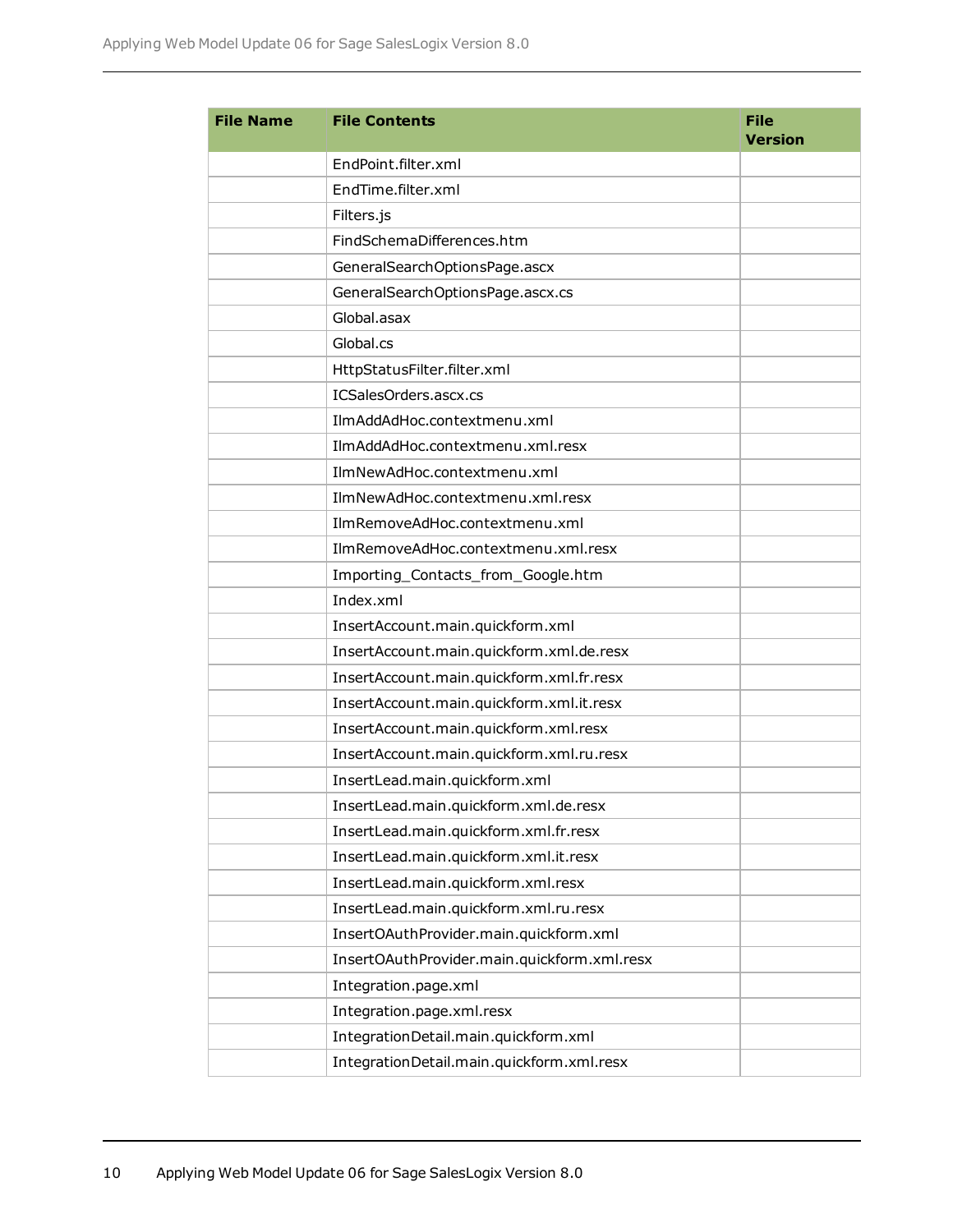| <b>File Name</b> | <b>File Contents</b>                               | <b>File</b><br><b>Version</b> |
|------------------|----------------------------------------------------|-------------------------------|
|                  | IntegrationDetail.smartpart.xml                    |                               |
|                  | IntegrationDetail.smartpart.xml.resx               |                               |
|                  | IntegrationExtendedDetails.main.quickform.xml      |                               |
|                  | IntegrationExtendedDetails.main.quickform.xml.resx |                               |
|                  | IntegrationExtendedDetails.smartpart.xml           |                               |
|                  | IntegrationExtendedDetails.smartpart.xml.resx      |                               |
|                  | IntegrationLinks.main.quickform.xml                |                               |
|                  | IntegrationLinks.main.quickform.xml.resx           |                               |
|                  | IntegrationLinks.smartpart.xml                     |                               |
|                  | IntegrationLinks.smartpart.xml.resx                |                               |
|                  | IntegrationListContextMenu.contextmenu.xml         |                               |
|                  | IntegrationListContextMenu.contextmenu.xml.resx    |                               |
|                  | IntegrationOptions.main.quickform.xml              |                               |
|                  | IntegrationOptions.main.quickform.xml.resx         |                               |
|                  | IntegrationOptions.smartpart.xml                   |                               |
|                  | IntegrationOptions.smartpart.xml.resx              |                               |
|                  | IntegrationResources.main.quickform.xml            |                               |
|                  | IntegrationResources.main.quickform.xml.resx       |                               |
|                  | IntegrationResources.smartpart.xml                 |                               |
|                  | IntegrationResources.smartpart.xml.resx            |                               |
|                  | Integrations.main.quickform.xml                    |                               |
|                  | Integrations.main.quickform.xml.resx               |                               |
|                  | Integrations.smartpart.xml                         |                               |
|                  | Integrations.smartpart.xml.resx                    |                               |
|                  | Integrations_Detail_View.htm                       |                               |
|                  | Integrations_Info_Boxes.htm                        |                               |
|                  | Integrations_Links_Add_Edit_Basic.htm              |                               |
|                  | Integrations_Links_Add_Edit_OAuth.htm              |                               |
|                  | Integrations_Links_Tab.htm                         |                               |
|                  | Integrations_List_View.htm                         |                               |
|                  | Integrations_Mapping_Tab.htm                       |                               |
|                  | Integrations_Options_Tab.htm                       |                               |
|                  | Integrations_Resource_Add_Edit.htm                 |                               |
|                  | Integrations_Scopes_Tab.htm                        |                               |
|                  | Integrations_Users_Tab.htm                         |                               |
|                  | IntegrationSetup.page.xml                          |                               |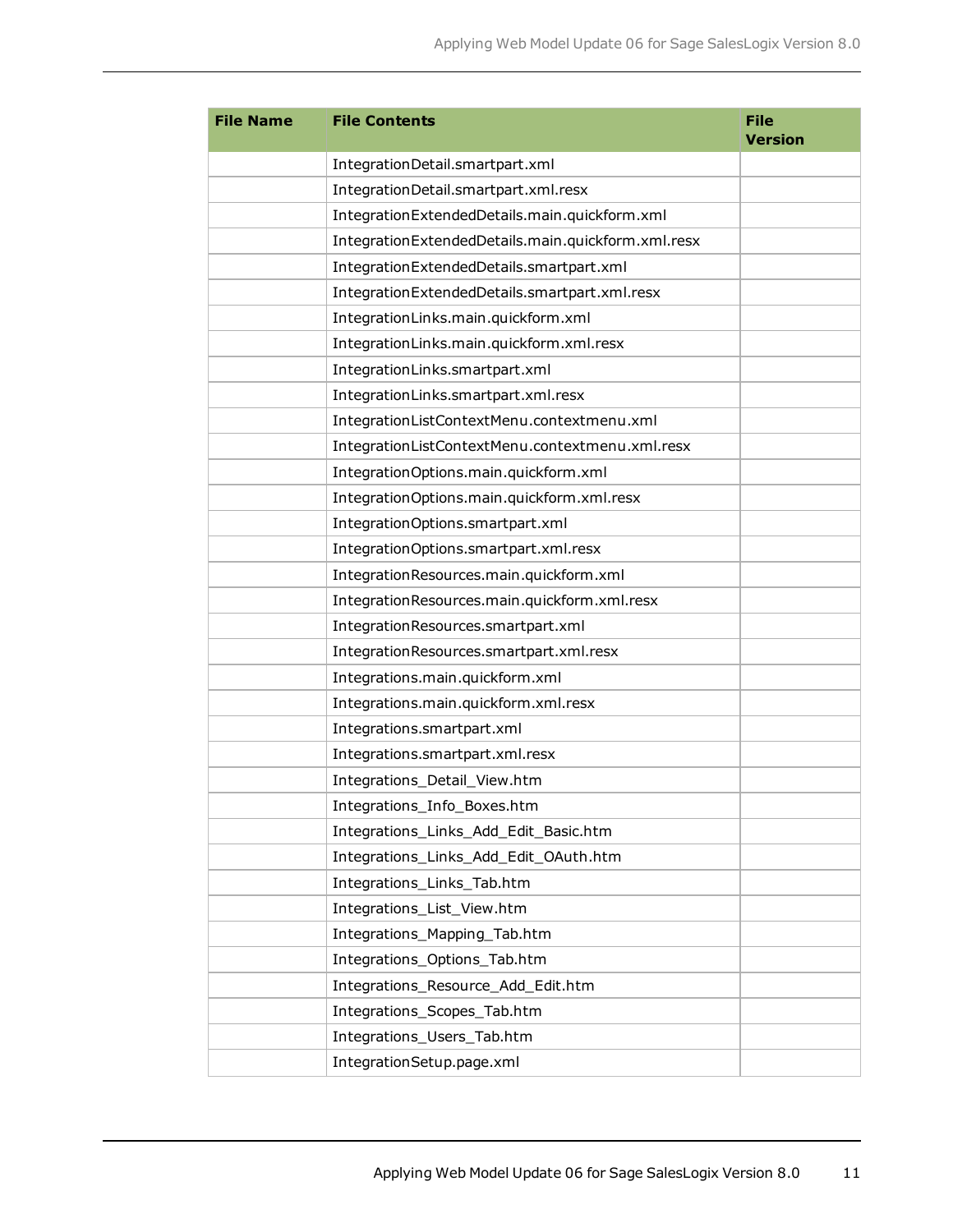| <b>File Name</b> | <b>File Contents</b>                     | <b>File</b><br><b>Version</b> |
|------------------|------------------------------------------|-------------------------------|
|                  | IntegrationSetup.page.xml.de.resx        |                               |
|                  | IntegrationSetup.page.xml.fr.resx        |                               |
|                  | IntegrationSetup.page.xml.it.resx        |                               |
|                  | IntegrationSetup.page.xml.resx           |                               |
|                  | IntegrationSetup.page.xml.ru.resx        |                               |
|                  | IntegrationUsers.main.quickform.xml      |                               |
|                  | IntegrationUsers.main.quickform.xml.resx |                               |
|                  | IntegrationUsers.smartpart.xml           |                               |
|                  | IntegrationUsers.smartpart.xml.resx      |                               |
|                  | Introducing_Integration.htm              |                               |
|                  | LeadSearchAndConvert.ascx.cs             |                               |
|                  | LeadSearchForDuplicates.ascx.cs          |                               |
|                  | Linking_Records.htm                      |                               |
|                  | LinkType.filter.xml                      |                               |
|                  | LiteratureManagementTasks.ascx.cs        |                               |
|                  | LitRequestForm.ascx                      |                               |
|                  | LiveGroupViewer.smartpart.xml            |                               |
|                  | LiveGroupViewer.smartpart.xml.resx       |                               |
|                  | Login.aspx                               |                               |
|                  | Login.master                             |                               |
|                  | LogItems.main.quickform.xml              |                               |
|                  | LogItems.main.quickform.xml.de.resx      |                               |
|                  | LogItems.main.quickform.xml.fr.resx      |                               |
|                  | LogItems.main.quickform.xml.it.resx      |                               |
|                  | LogItems.main.quickform.xml.resx         |                               |
|                  | LogItems.main.quickform.xml.ru.resx      |                               |
|                  | Logoff.aspx                              |                               |
|                  | Logoff.aspx.resx                         |                               |
|                  | ManageStages.ascx.cs                     |                               |
|                  | ManageTargets.ascx.cs                    |                               |
|                  | manifest.xml                             |                               |
|                  | Matching.smartpart.xml                   |                               |
|                  | Matching.smartpart.xml.de.resx           |                               |
|                  | Matching.smartpart.xml.fr.resx           |                               |
|                  | Matching.smartpart.xml.it.resx           |                               |
|                  | Matching.smartpart.xml.resx              |                               |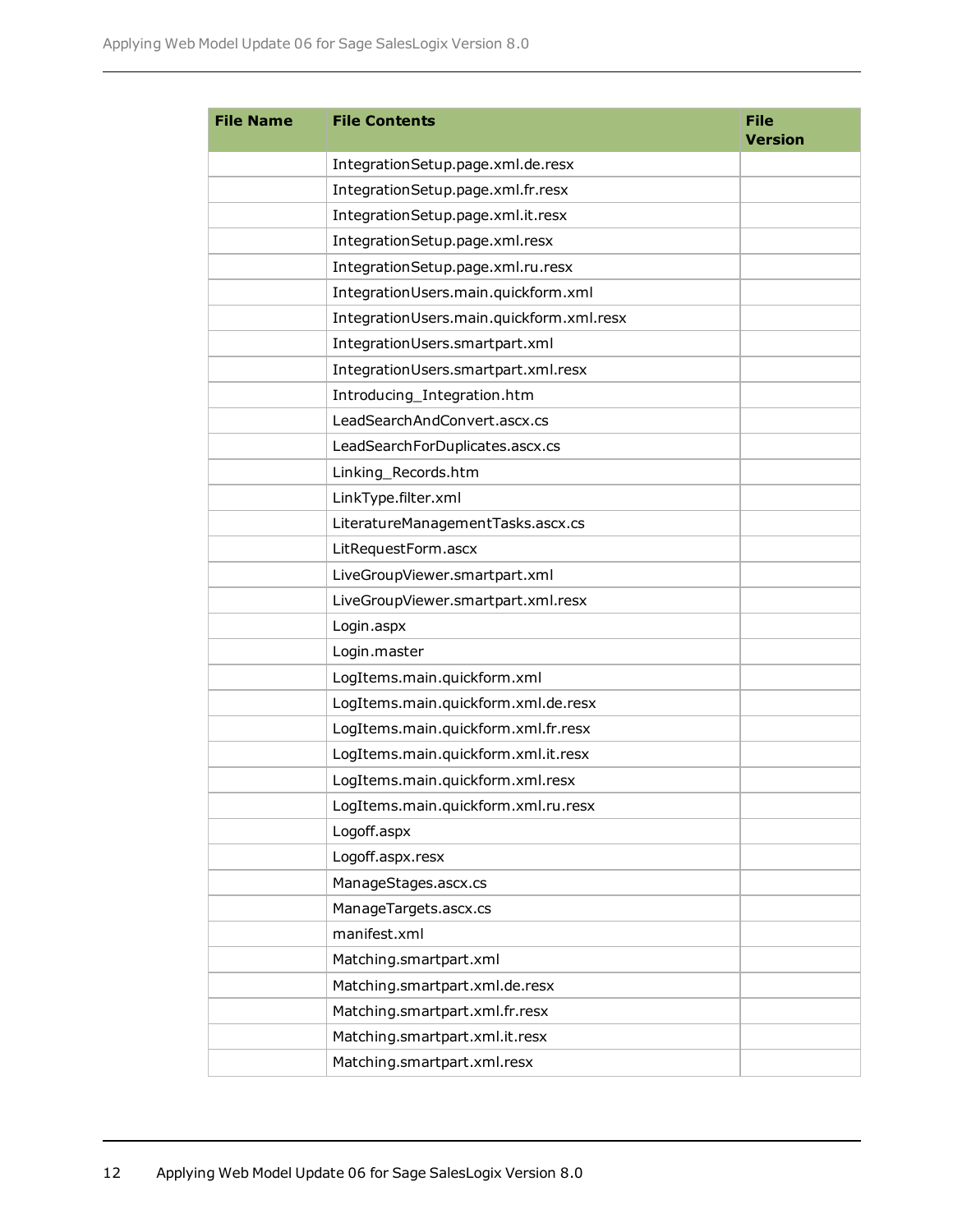| <b>File Name</b> | <b>File Contents</b>                           | <b>File</b><br><b>Version</b> |
|------------------|------------------------------------------------|-------------------------------|
|                  | Matching.smartpart.xml.ru.resx                 |                               |
|                  | Matching_Tab.htm                               |                               |
|                  | menuItemCreateNewIntegrationGroup.             |                               |
|                  | contextmenu.xml                                |                               |
|                  | menuItemCreateNewIntegrationLinkGroup.         |                               |
|                  | contextmenu.xml                                |                               |
|                  | menuItemCreateNewIntegrationLinkGroup.         |                               |
|                  | contextmenu.xml.resx                           |                               |
|                  | menuItemLookupIntegration.contextmenu.xml      |                               |
|                  | menuItemLookupIntegration.contextmenu.xml.resx |                               |
|                  | menuItemLookupIntegrationLink.contextmenu.xml  |                               |
|                  | menuItemLookupIntegrationLink.contextmenu.     |                               |
|                  | xml.resx                                       |                               |
|                  | mnuCalendarHistoryOpen.contextmenu.xml         |                               |
|                  | mnuCalendarHistoryOpen.contextmenu.xml.de.resx |                               |
|                  | mnuCalendarHistoryOpen.contextmenu.xml.fr.resx |                               |
|                  | mnuCalendarHistoryOpen.contextmenu.xml.it.resx |                               |
|                  | mnuCalendarHistoryOpen.contextmenu.xml.resx    |                               |
|                  | mnuCalendarHistoryOpen.contextmenu.xml.ru.resx |                               |
|                  | Name.filter.xml                                |                               |
|                  | navAdministrationIntegrations.navitem.xml      |                               |
|                  | navAdministrationIntegrations.navitem.xml.resx |                               |
|                  | navIntegration.navgroup.xml                    |                               |
|                  | navIntegration.navgroup.xml.resx               |                               |
|                  | navIntegrationIntegrations.navitem.xml         |                               |
|                  | navIntegrationIntegrations.navitem.xml.resx    |                               |
|                  | navIntegrationSyncJobs.navitem.xml             |                               |
|                  | navIntegrationSyncJobs.navitem.xml.resx        |                               |
|                  | navIntegrationSyncResults.navitem.xml          |                               |
|                  | navIntegrationSyncResults.navitem.xml.resx     |                               |
|                  | navSyncJobs.navitem.xml                        |                               |
|                  | navSyncJobs.navitem.xml.de.resx                |                               |
|                  | navSyncJobs.navitem.xml.fr.resx                |                               |
|                  | navSyncJobs.navitem.xml.it.resx                |                               |
|                  | navSyncJobs.navitem.xml.resx                   |                               |
|                  | navSyncJobs.navitem.xml.ru.resx                |                               |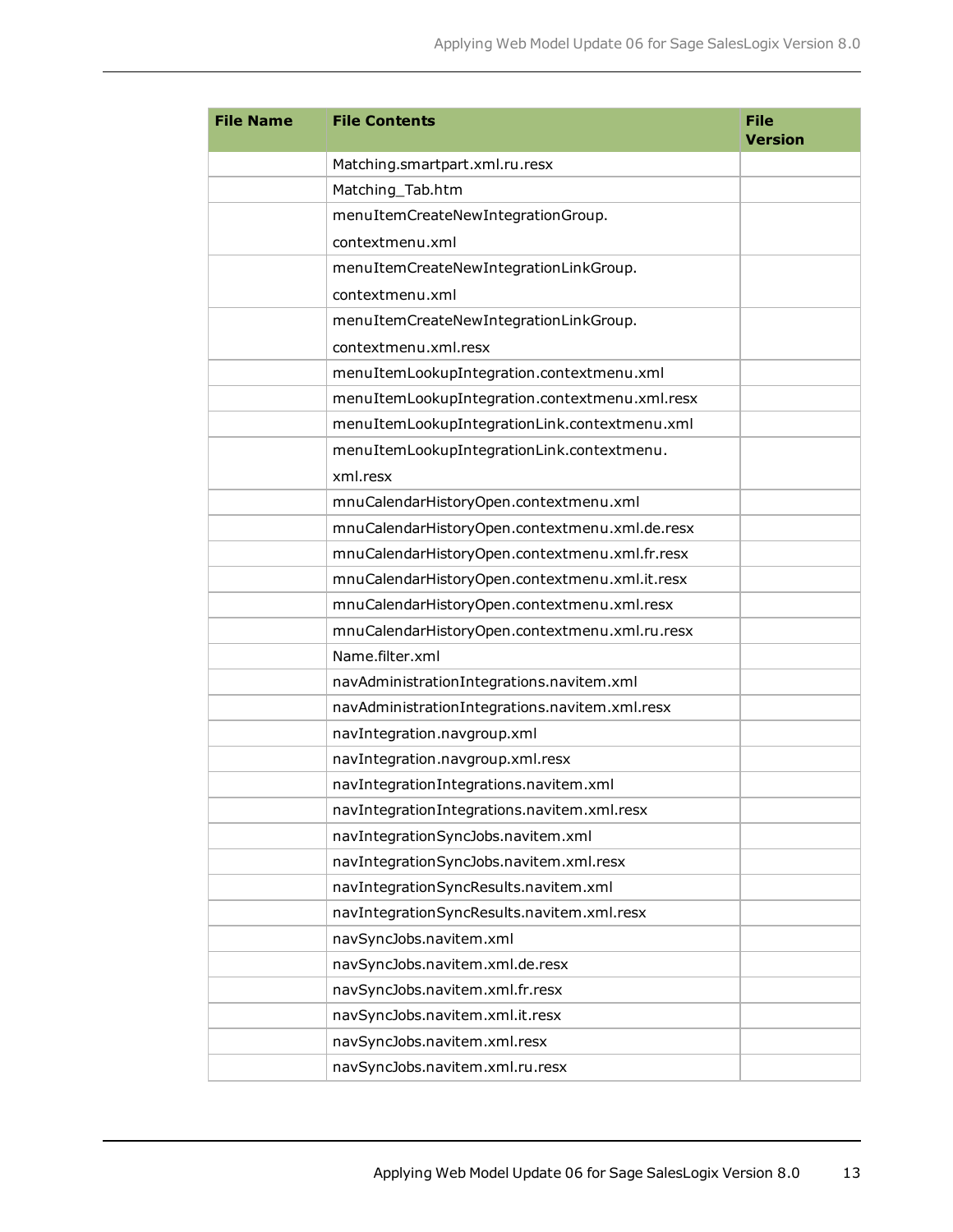| <b>File Name</b> | <b>File Contents</b>                                       | <b>File</b><br><b>Version</b> |
|------------------|------------------------------------------------------------|-------------------------------|
|                  | navSyncResults.navitem.xml                                 |                               |
|                  | navSyncResults.navitem.xml.de.resx                         |                               |
|                  | navSyncResults.navitem.xml.fr.resx                         |                               |
|                  | navSyncResults.navitem.xml.it.resx                         |                               |
|                  | navSyncResults.navitem.xml.resx                            |                               |
|                  | navSyncResults.navitem.xml.ru.resx                         |                               |
|                  | OAuth1AuthorizationServiceViewController.cs                |                               |
|                  | OAuth2AuthorizationServiceViewController.cs                |                               |
|                  | OAuthBase.cs                                               |                               |
|                  | OAuthOptionsPage.ascx                                      |                               |
|                  | OAuthOptionsPage.ascx.cs                                   |                               |
|                  | OAuthOptionsPage.ascx.resx                                 |                               |
|                  | OAuthOptionsPage.smartpart.xml                             |                               |
|                  | OAuthOptionsPage.smartpart.xml.resx                        |                               |
|                  | OAuthProviderDetail.main.quickform.xml                     |                               |
|                  | OAuthProviderDetail.main.quickform.xml.resx                |                               |
|                  | OnAfterInsert.method.xml                                   |                               |
|                  | OnAfterUpdate.method.xml                                   |                               |
|                  | OpportunityDetails.main.quickform.xml                      |                               |
|                  | OpportunityDetails.main.quickform.xml.de.resx              |                               |
|                  | OpportunityDetails.main.quickform.xml.fr.resx              |                               |
|                  | OpportunityDetails.main.quickform.xml.it.resx              |                               |
|                  | OpportunityDetails.main.quickform.xml.resx                 |                               |
|                  | OpportunityDetails.main.quickform.xml.ru.resx              |                               |
|                  | OpportunityDetails.SetupIntegrationContract.<br>method.xml |                               |
|                  | OpportunityProducts.main.quickform.xml                     |                               |
|                  | OpportunityProducts.main.quickform.xml.de.resx             |                               |
|                  | OpportunityProducts.main.quickform.xml.fr.resx             |                               |
|                  | OpportunityProducts.main.quickform.xml.it.resx             |                               |
|                  | OpportunityProducts.main.quickform.xml.resx                |                               |
|                  | OpportunityProducts.main.quickform.xml.ru.resx             |                               |
|                  | OpportunitySalesProcess.ascx.cs                            |                               |
|                  | OpportunitySalesProcess_ClientScript.js                    |                               |
|                  | OpportunitySnapShot.ascx                                   |                               |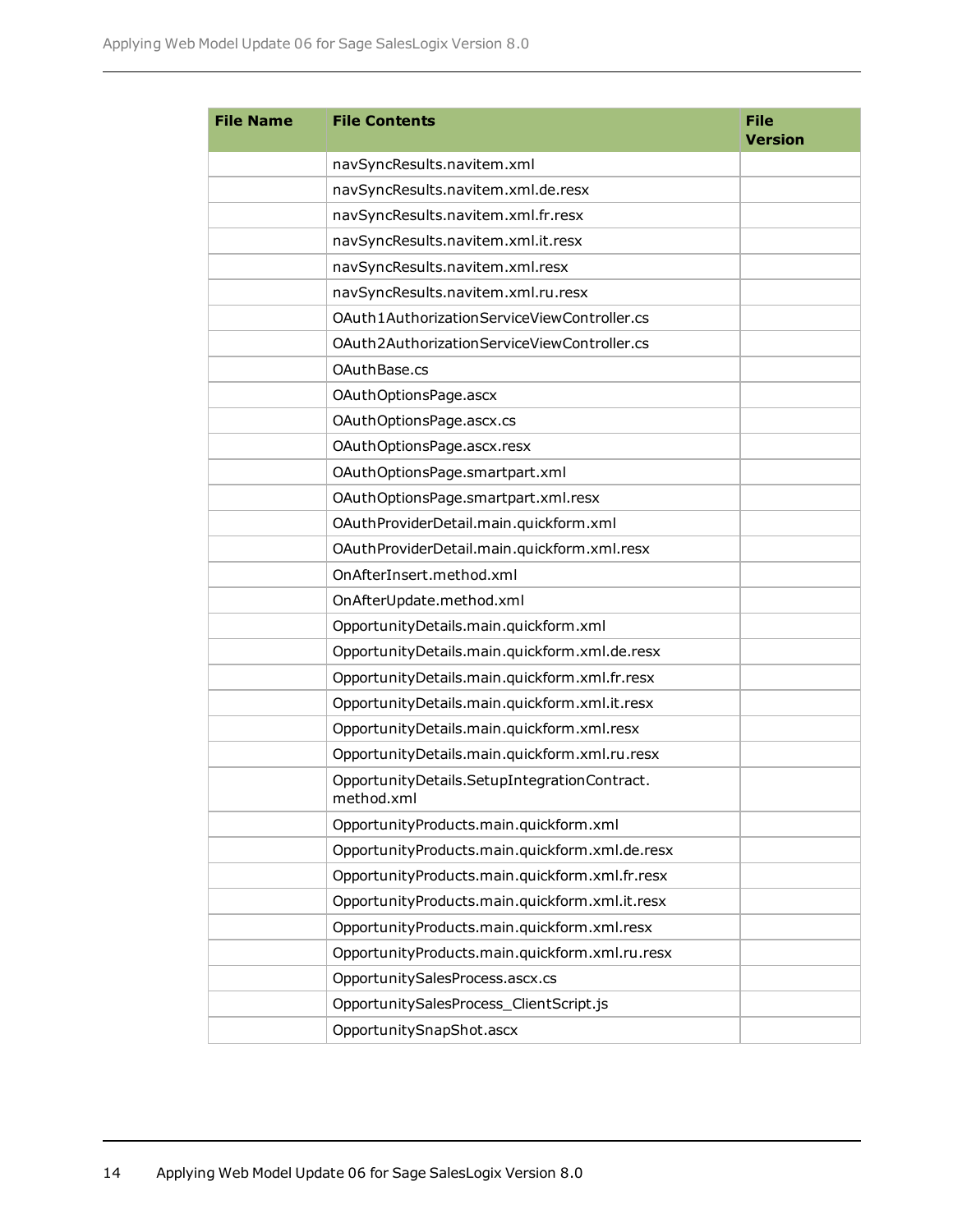| <b>File Name</b> | <b>File Contents</b>                                                                  | <b>File</b><br><b>Version</b> |
|------------------|---------------------------------------------------------------------------------------|-------------------------------|
|                  | PackageKitChildView.PACKAGEKITCHILDVIEW.<br>entity.xml                                |                               |
|                  | PickListItemView.PICKLISTITEMVIEW.entity.xml                                          |                               |
|                  | PickListView.PICKLISTVIEW.entity.xml                                                  |                               |
|                  | prefsedit.htm                                                                         |                               |
|                  | Probability.filter.xml                                                                |                               |
|                  | ProdPackageKitView.PRODPACKAGEKITVIEW.<br>entity.xml                                  |                               |
|                  | PromoteContact.method.xml                                                             |                               |
|                  | ProviderScopes.main.quickform.xml                                                     |                               |
|                  | ProviderScopes.main.quickform.xml.resx                                                |                               |
|                  | ProviderScopes.smartpart.xml                                                          |                               |
|                  | ProviderScopes.smartpart.xml.resx                                                     |                               |
|                  | QBAddCondition.ascx                                                                   |                               |
|                  | QBAddCondition.js                                                                     |                               |
|                  | QFLink.WebControlRenderingTemplate.vm                                                 |                               |
|                  | QFMultiTab.WebControlRenderingTemplate.vm                                             |                               |
|                  | QFSDataGrid.WebControlScriptRendering<br>Template.vm                                  |                               |
|                  | QueryBuilderMain.js                                                                   |                               |
|                  | Sage.Platform.Application.Caching.<br>CacheInitializationService.service.xml          |                               |
|                  | Sage.Platform.Scheduling.ISchedulerClientService.<br>service.xml                      |                               |
|                  | Sage.Platform.Scheduling.SData.dll                                                    | 8.0.0.8557                    |
|                  | Sage.SalesLogix.Client.GroupBuilder.<br>Modules.GroupViewerModule.module.xml          |                               |
|                  | Sage.SnippetLibrary.CSharp. @.03ece52b-ed84-472f-<br>acc0-1c9e6f421871.codesnippet.cs |                               |
|                  | Sage.SnippetLibrary.CSharp. @.17fcd96c-11d5-4f93-<br>b3af-dd201789d02c.codesnippet.cs |                               |
|                  | Sage.SnippetLibrary.CSharp. @.1a2a450c-2d2e-4f15-<br>b619-2ad176aae159.codesnippet.cs |                               |
|                  | Sage.SnippetLibrary.CSharp. @.20a2a4bc-a0f1-4853-<br>acb2-e8a6431fb2c3.codesnippet.cs |                               |
|                  | Sage.SnippetLibrary.CSharp. @.3339a093-f22a-4c0c-<br>b4c4-56592016706c.codesnippet.cs |                               |
|                  | Sage.SnippetLibrary.CSharp. @.9cf68f6b-e657-4280-<br>a31d-609fb82ddd37.codesnippet.cs |                               |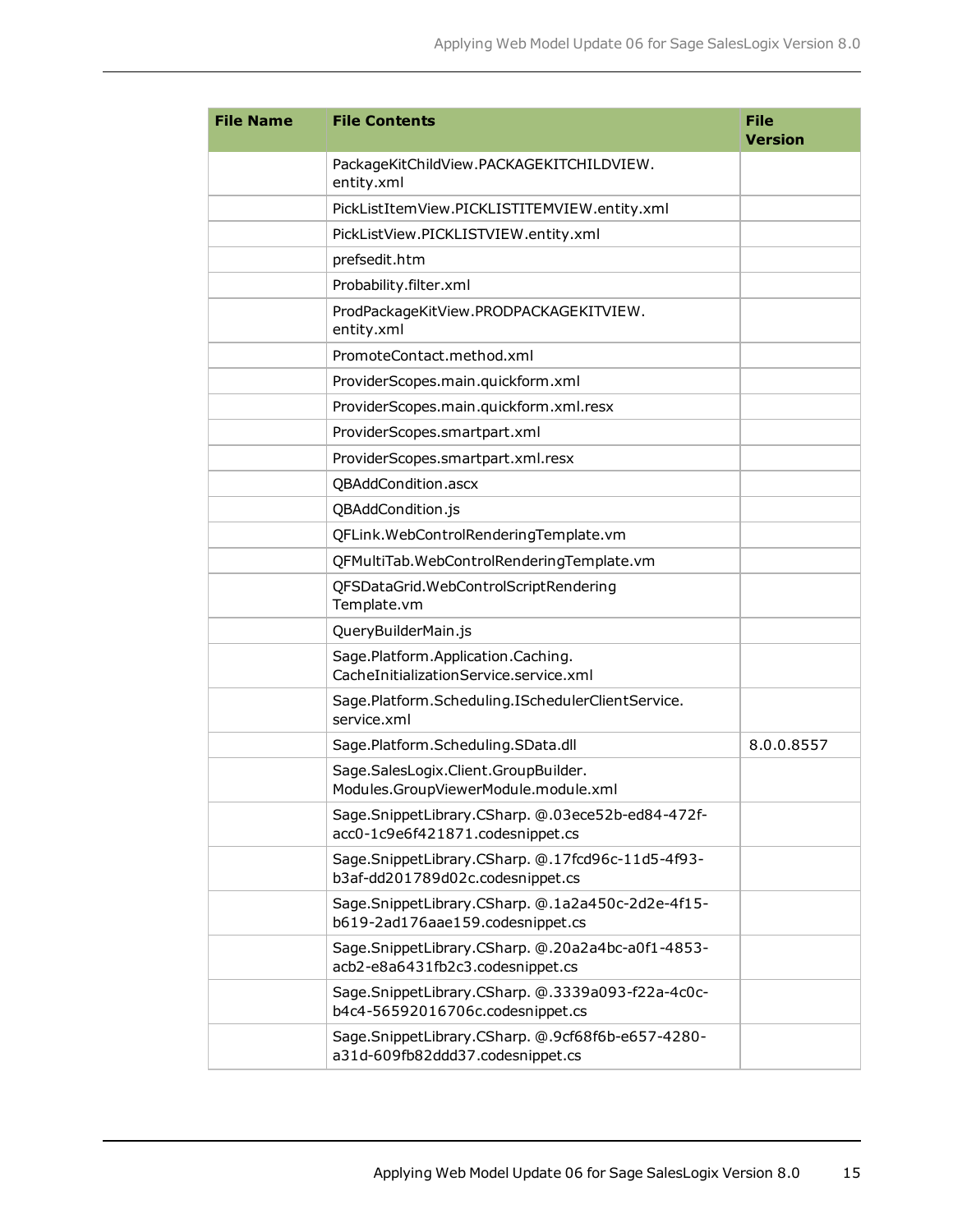| <b>File Name</b> | <b>File Contents</b>                                         | <b>File</b><br><b>Version</b> |
|------------------|--------------------------------------------------------------|-------------------------------|
|                  | SalesLogix.resx                                              |                               |
|                  | SalesOrderProducts.btnAddCustomProduct<br>OnClick.method.xml |                               |
|                  | SalesOrderProducts.main.quickform.xml                        |                               |
|                  | SalesOrderProducts.main.quickform.xml.de.resx                |                               |
|                  | SalesOrderProducts.main.quickform.xml.fr.resx                |                               |
|                  | SalesOrderProducts.main.quickform.xml.it.resx                |                               |
|                  | SalesOrderProducts.main.quickform.xml.resx                   |                               |
|                  | SalesOrderProducts.main.quickform.xml.ru.resx                |                               |
|                  | SalesOrderProducts.OnLoadHandler.method.xml                  |                               |
|                  | SalesProcessAudit.SALESPROCESSAUDIT.entity.xml               |                               |
|                  | SalesProcesses.SALESPROCESSES.entity.xml                     |                               |
|                  | SalesQuotationSyncView.<br>SALESQUOTATIONSYNCVIEW.entity.xml |                               |
|                  | SData_Detail_view.htm                                        |                               |
|                  | SData_Integrations_Tab.htm                                   |                               |
|                  | SDataListViewer.smartpart.xml                                |                               |
|                  | SDataListViewer.smartpart.xml.de.resx                        |                               |
|                  | SDataListViewer.smartpart.xml.fr.resx                        |                               |
|                  | SDataListViewer.smartpart.xml.it.resx                        |                               |
|                  | SDataListViewer.smartpart.xml.resx                           |                               |
|                  | SDataListViewer.smartpart.xml.ru.resx                        |                               |
|                  | Search Results.ascx.cs                                       |                               |
|                  | SelectAccountAddress.main.quickform.xml                      |                               |
|                  | SelectAccountAddress.main.quickform.xml.de.resx              |                               |
|                  | SelectAccountAddress.main.quickform.xml.fr.resx              |                               |
|                  | SelectAccountAddress.main.quickform.xml.it.resx              |                               |
|                  | SelectAccountAddress.main.quickform.xml.resx                 |                               |
|                  | SelectAccountAddress.main.quickform.xml.ru.resx              |                               |
|                  | Selecting_Contacts_to_Sync.htm                               |                               |
|                  | Selecting_Tasks_to_Sync_from_Google.htm                      |                               |
|                  | SelectOperatingAccount.ascx.cs                               |                               |
|                  | SendTicketEmail.ascx.cs                                      |                               |
|                  | SendTicketEmail_ClientScript.js                              |                               |
|                  | Service.js                                                   |                               |
|                  | SetLinkEnabledState.method.xml                               |                               |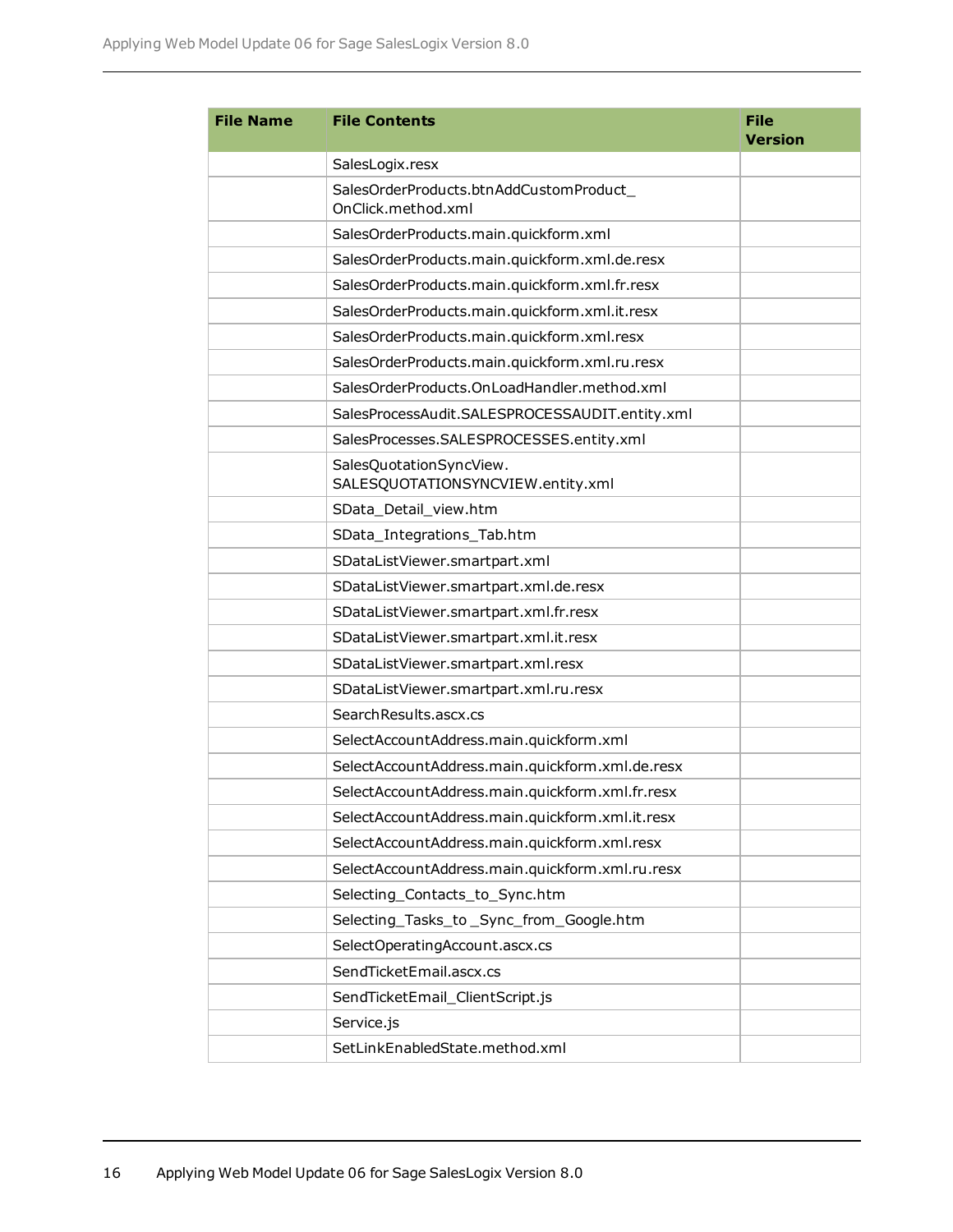| <b>File Name</b> | <b>File Contents</b>                          | <b>File</b><br><b>Version</b> |
|------------------|-----------------------------------------------|-------------------------------|
|                  | Setup_Accounting_Integration.htm              |                               |
|                  | SlxDesktopIntegrationSetup.exe                | 8.0.8479.0                    |
|                  | SlxEndPointDetails.btnSave OnClick.method.xml |                               |
|                  | SlxEndPointDetails.main.quickform.xml         |                               |
|                  | SlxEndPointDetails.main.quickform.xml.de.resx |                               |
|                  | SlxEndPointDetails.main.quickform.xml.fr.resx |                               |
|                  | SlxEndPointDetails.main.quickform.xml.it.resx |                               |
|                  | SlxEndPointDetails.main.quickform.xml.resx    |                               |
|                  | SlxEndPointDetails.main.quickform.xml.ru.resx |                               |
|                  | SlxEndPointDetails.smartpart.xml              |                               |
|                  | SlxEndPointDetails.smartpart.xml.de.resx      |                               |
|                  | SlxEndPointDetails.smartpart.xml.fr.resx      |                               |
|                  | SlxEndPointDetails.smartpart.xml.it.resx      |                               |
|                  | SlxEndPointDetails.smartpart.xml.resx         |                               |
|                  | SlxEndPointDetails.smartpart.xml.ru.resx      |                               |
|                  | slxgetstarted.htm                             |                               |
|                  | SpeedSearch.ascx.cs                           |                               |
|                  | Sql.js                                        |                               |
|                  | StartDate.filter.xml                          |                               |
|                  | sync_16x16.png                                |                               |
|                  | Sync_Disable.png                              |                               |
|                  | Sync_Enable.png                               |                               |
|                  | Sync_History_Tab.htm                          |                               |
|                  | Sync_Job_Detail_View.htm                      |                               |
|                  | Sync_Job_Sync_History_Tab.htm                 |                               |
|                  | Sync_Jobs_List_View.htm                       |                               |
|                  | Sync_Results_List_View.htm                    |                               |
|                  | SyncDigest.SYNCDIGEST.entity.xml              |                               |
|                  | Synced_Activities_Tab.htm                     |                               |
|                  | SyncedSource.filter.xml                       |                               |
|                  | SyncEnabled.filter.xml                        |                               |
|                  | SyncFrom.filter.xml                           |                               |
|                  | SyncHistory.main.quickform.xml                |                               |
|                  | SyncHistory.main.quickform.xml.resx           |                               |
|                  | SyncHistory.smartpart.xml                     |                               |
|                  | SyncHistory.smartpart.xml.resx                |                               |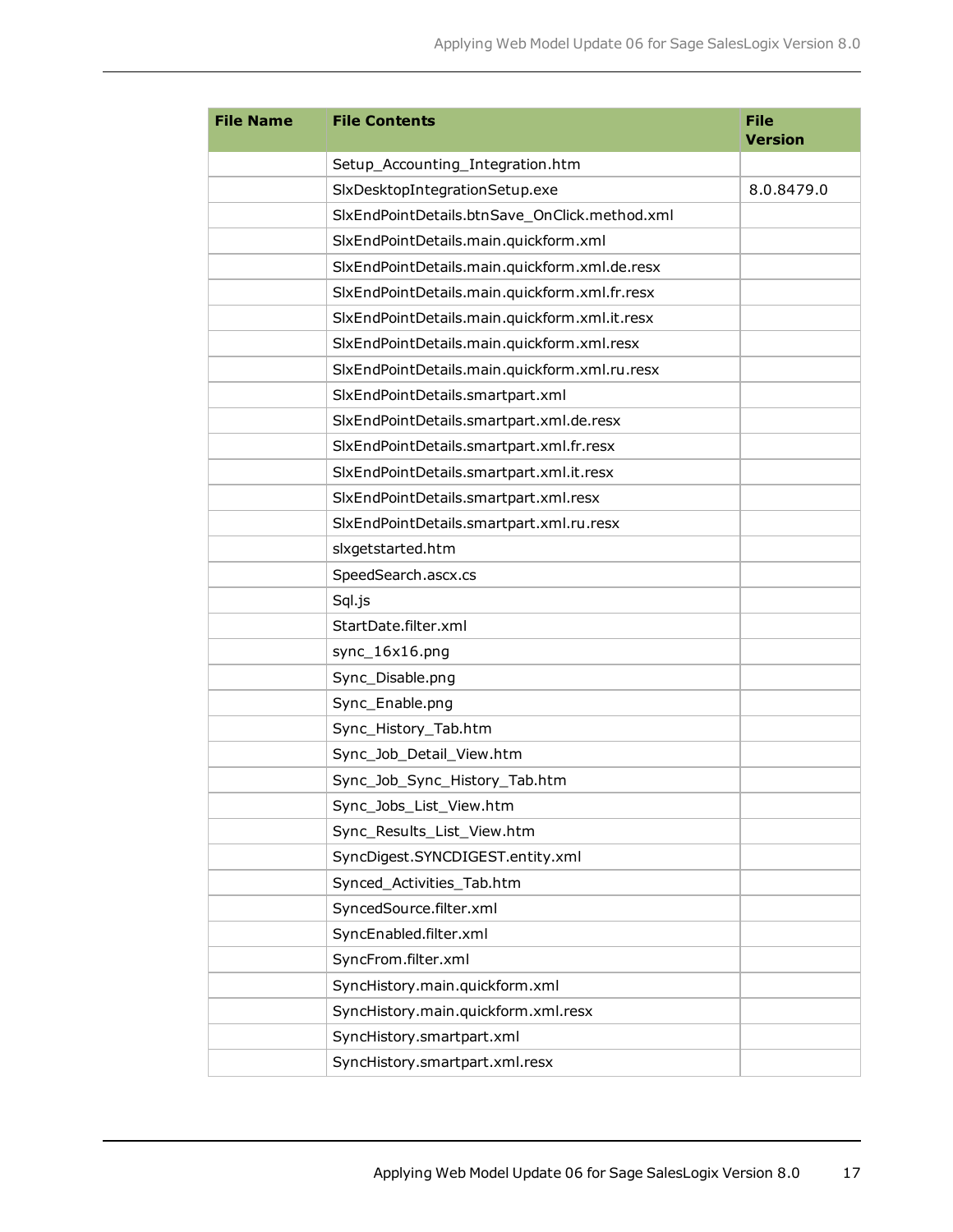| <b>File Name</b> | <b>File Contents</b>                        | <b>File</b><br><b>Version</b> |
|------------------|---------------------------------------------|-------------------------------|
|                  | Synchronization_Tab.htm                     |                               |
|                  | Synchronizing_Your_Calendar_with_Google.htm |                               |
|                  | Syncing_Contacts_with_Google.htm            |                               |
|                  | SyncJob.page.xml                            |                               |
|                  | SyncJob.page.xml.de.resx                    |                               |
|                  | SyncJob.page.xml.fr.resx                    |                               |
|                  | SyncJob.page.xml.it.resx                    |                               |
|                  | SyncJob.page.xml.resx                       |                               |
|                  | SyncJob.page.xml.ru.resx                    |                               |
|                  | SyncJobDetails.main.quickform.xml           |                               |
|                  | SyncJobDetails.main.quickform.xml.de.resx   |                               |
|                  | SyncJobDetails.main.quickform.xml.fr.resx   |                               |
|                  | SyncJobDetails.main.quickform.xml.it.resx   |                               |
|                  | SyncJobDetails.main.quickform.xml.resx      |                               |
|                  | SyncJobDetails.main.quickform.xml.ru.resx   |                               |
|                  | SyncMethod.filter.xml                       |                               |
|                  | SyncResult.page.xml                         |                               |
|                  | SyncResult.page.xml.de.resx                 |                               |
|                  | SyncResult.page.xml.fr.resx                 |                               |
|                  | SyncResult.page.xml.it.resx                 |                               |
|                  | SyncResult.page.xml.resx                    |                               |
|                  | SyncResult.page.xml.ru.resx                 |                               |
|                  | SyncResultDetail.main.quickform.xml         |                               |
|                  | SyncResultDetail.main.quickform.xml.de.resx |                               |
|                  | SyncResultDetail.main.quickform.xml.fr.resx |                               |
|                  | SyncResultDetail.main.quickform.xml.it.resx |                               |
|                  | SyncResultDetail.main.quickform.xml.resx    |                               |
|                  | SyncResultDetail.main.quickform.xml.ru.resx |                               |
|                  | SyncResultDetail.smartpart.xml              |                               |
|                  | SyncResultDetail.smartpart.xml.de.resx      |                               |
|                  | SyncResultDetail.smartpart.xml.fr.resx      |                               |
|                  | SyncResultDetail.smartpart.xml.it.resx      |                               |
|                  | SyncResultDetail.smartpart.xml.resx         |                               |
|                  | SyncResultDetail.smartpart.xml.ru.resx      |                               |
|                  | SyncResultsDetailView.htm                   |                               |
|                  | TicketTimeline.mashup.xml                   |                               |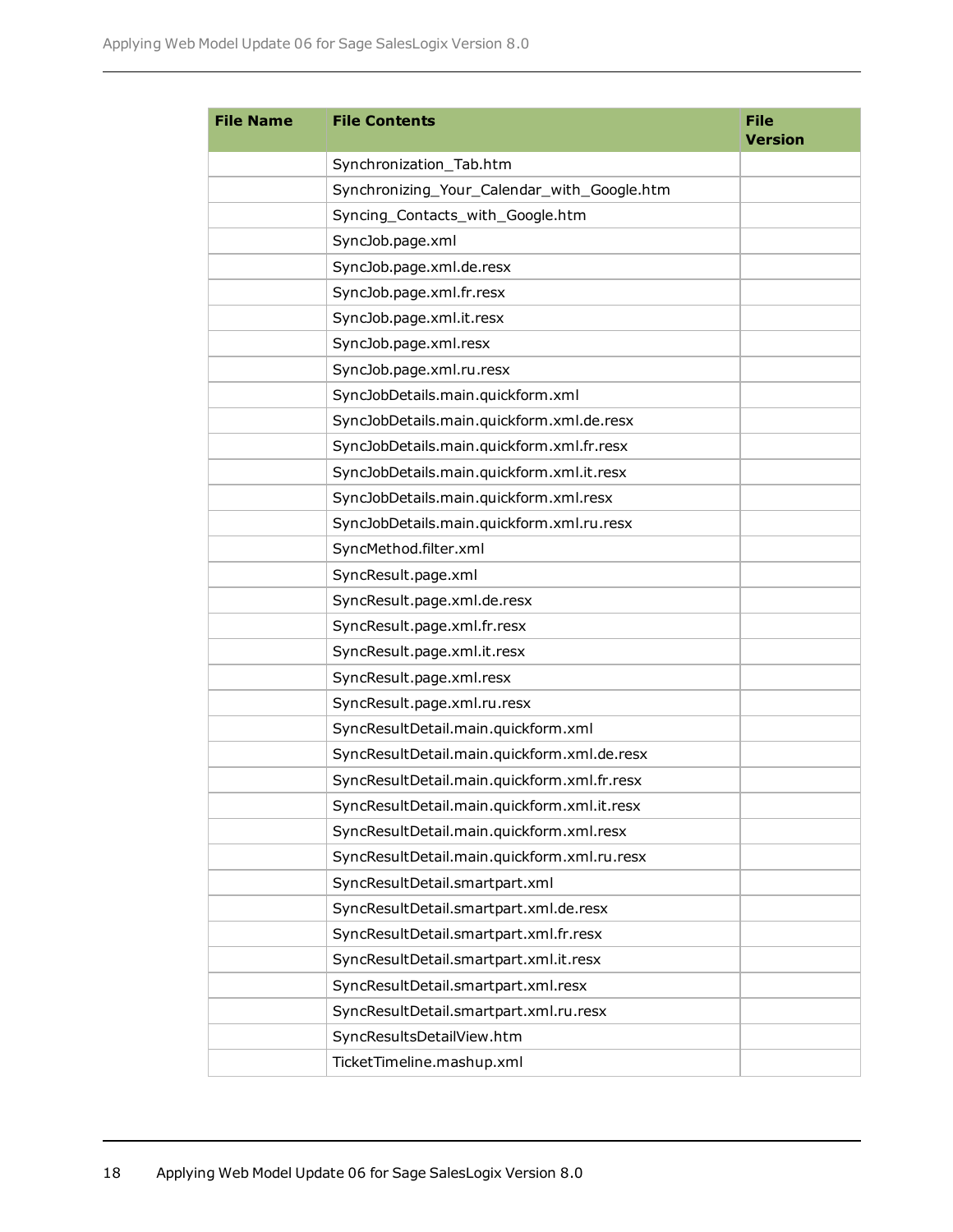| <b>File Name</b>                       | <b>File Contents</b>                           | <b>File</b><br><b>Version</b> |
|----------------------------------------|------------------------------------------------|-------------------------------|
|                                        | Toc.xml                                        |                               |
|                                        | Troubleshooting_Duplicate_Events_in_Google.htm |                               |
|                                        | UpdateAccountOptions.ascx.resx                 |                               |
|                                        | UpdateTargets.ascx.cs                          |                               |
|                                        | User Detail View.htm                           |                               |
|                                        | UserIntegrations.main.quickform.xml            |                               |
|                                        | UserIntegrations.main.quickform.xml.resx       |                               |
|                                        | UserIntegrations.smartpart.xml                 |                               |
|                                        | UserIntegrations.smartpart.xml.resx            |                               |
|                                        | UserNotification.USERNOTIFICATION.entity.xml   |                               |
|                                        | Users_Integrations_Tab.htm                     |                               |
|                                        | Using_External_Integrations.htm                |                               |
|                                        | Using Google Mail Integration.htm              |                               |
|                                        | Using_Sage_SalesLogix_Integration.htm          |                               |
|                                        | Using_the_Calendar.htm                         |                               |
|                                        | Using_the_Contact_Detail_View.htm              |                               |
|                                        | using_the_lead_detail_view.htm                 |                               |
|                                        | ValidateSyncDigestResources.method.xml         |                               |
|                                        | Web.config                                     |                               |
|                                        | Working_with_Activities_View.htm               |                               |
| SlxDesktop<br>Integration<br>Setup.exe | Desktop Manager.chm                            |                               |
|                                        | Lumisoft.Net.dll                               | 2.0.4295.<br>19461            |
|                                        | MailMerge.chm                                  |                               |
|                                        | Sage.SData.Client.dll                          | 1.3.1.1467                    |
|                                        | sagegears.dll                                  | 8.0.0.8776                    |
|                                        | SLMN.dll                                       | 8.0.0.8479                    |
|                                        | SlxDesktopManager.exe                          | 8.0.0.8494                    |
|                                        | SLXDocW.dll                                    | 8.0.0.8479                    |
|                                        | SLXFaxW.dll                                    | 8.0.0.8479                    |
|                                        | SLXFramer.ocx                                  | 8.0.0.8479                    |
|                                        | SLXMMEngineW.dll                               | 8.0.0.8479                    |
|                                        | SLXMMGUIW.dll                                  | 8.0.0.8479                    |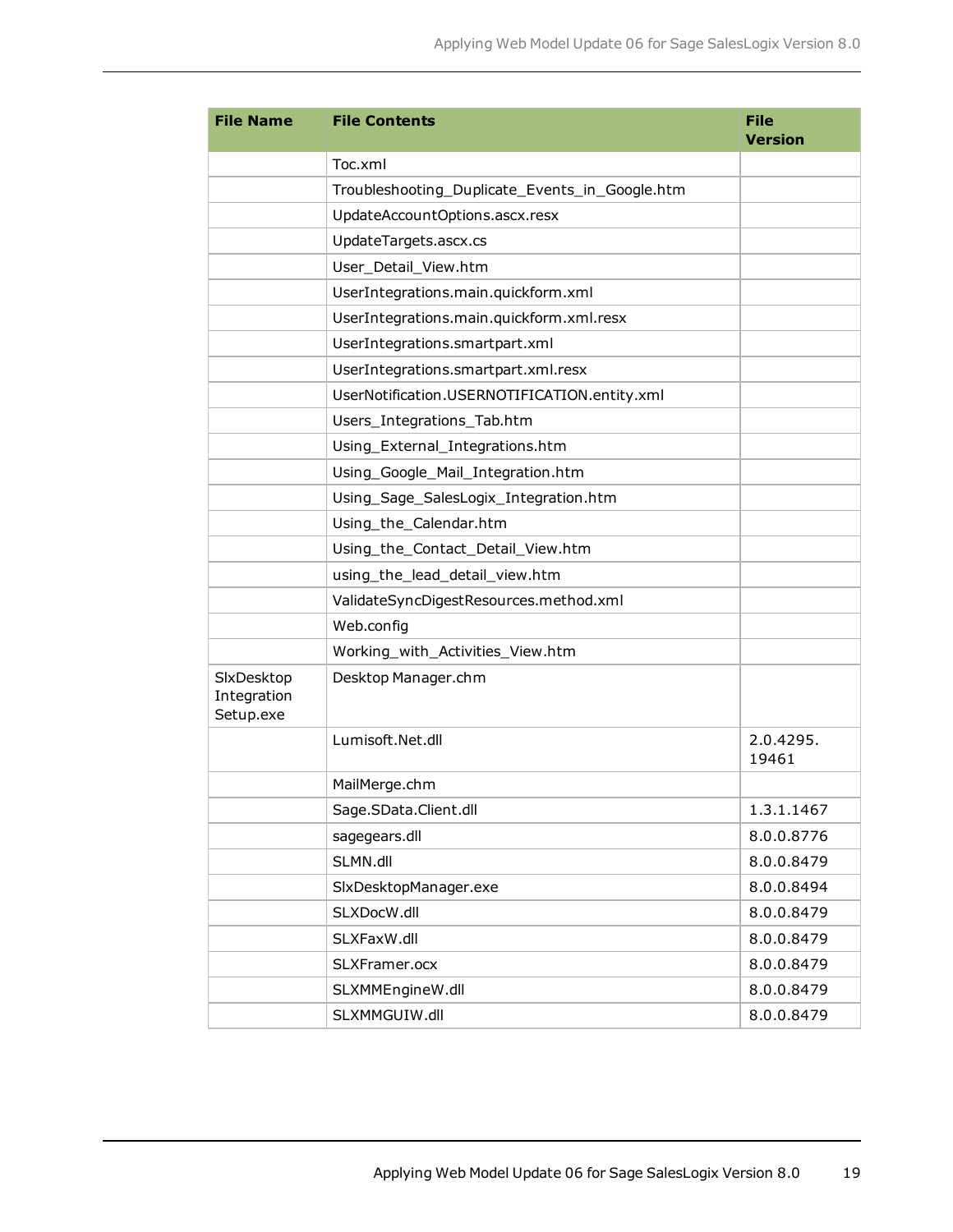### **Applying the Update**

This Web Model Update affects the following portals:

- **Process Host**
- SData
- Sage SalesLogix Web Client
- Customer Portal
- Intellisync
- SLXJobService

#### **Deleting the MergeConfiguration.xml File**

If you customized this file, record your customizations before deleting them.

New configurations have been added to the MergeConfiguration file. You must delete and recreate the file to see the updates. The file is rebuilt when you convert a lead in the Web Client. After you recreate the file, you can add your customizations.

#### **To delete**

- 1. In the **Application Architect**, open the **Virtual File System Explorer**.
- 2. In the tree view expand **Configuration** and expand **Global**.
- 3. If necessary, save the MergeConfiguration.xml file to another location or record any customizations to the file.
- 4. Delete the file.

#### **Installing the VFS Bundle**

Install the SLX v8.0.0 VFS Web Model Update 06.zip bundle using the Sage SalesLogix Application Architect.

#### **To install the bundle**

- 1. Extract the contents of the **SLX\_v800\_Web\_Model\_Update\_06.zip** file to a temporary folder.
- 2. Ensure you have **Write** permissions to the bundle installation folder. Check permissions on the Security tab on the folder properties.
- 3. Open the **Application Architect**.
- 4. In the **Project Explorer**, right-click the project, and then click **Install Bundle**.
- 5. Navigate to the folder where you extracted the Update files, click **SLX v8.0.0 VFS Web Model Update 06.zip**, and then click **Open**.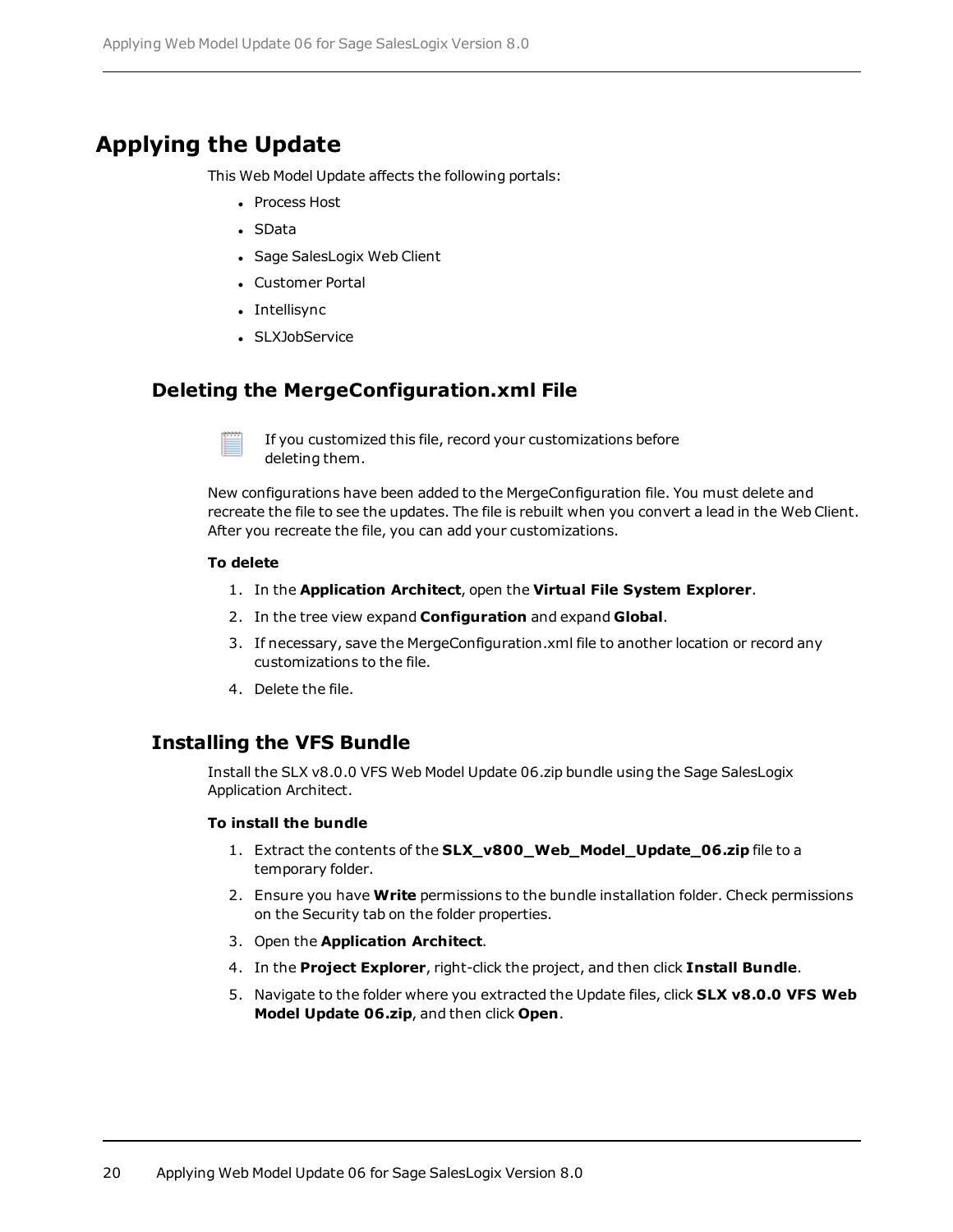6. On the **Select Bundle** screen, click **Next**.



- If you have customized your Web Client files, you may receive a message that the bundle contains items that conflict with existing items in this project. See the Application Architect help file topic called 'Merging Changes During Bundle Installation' for instructions before continuing to install the bundle.
- If you implemented Windows Authentication you should accept the change to the logoff.aspx page. It is no longer necessary to change the Login.aspx reference to the Default.aspx page as specified in the *Sage SalesLogix Implementation Guide* or Administrator online help.
- 7. On the **Select Items** screen, ensure the **Portals** option is selected.
- 8. Click **Next**, and then click **Finish**.

#### **Building and Deploying the Web Changes**

To make your changes available, you must build and deploy the Web portal(s).

#### **To build and deploy**

- 1. In the **Project Explorer**, click the project.
- 2. Press and hold the **CTRL** key, and then on the **Build** menu, click **Build Web Platform**. All the files in the entire assembly for the current project are compiled. Status for the build is displayed in the Output Window at the bottom of the screen.
- 3. When the build is complete, on the **View** menu, click **Deployment Explorer**.
- 4. Expand **Deployments**.
- 5. Double-click the portal to deploy.
- 6. Under **Deployment Targets**, right-click the target portal, and click **Deploy Portal**. View the status of the deployment in the Output window.



- By default, the Sage SalesLogix Web Client portal is set to deploy to the localhost, but you can change these settings to fit your environment.
- 7. Repeat steps 1-6 for each of the affected portals.